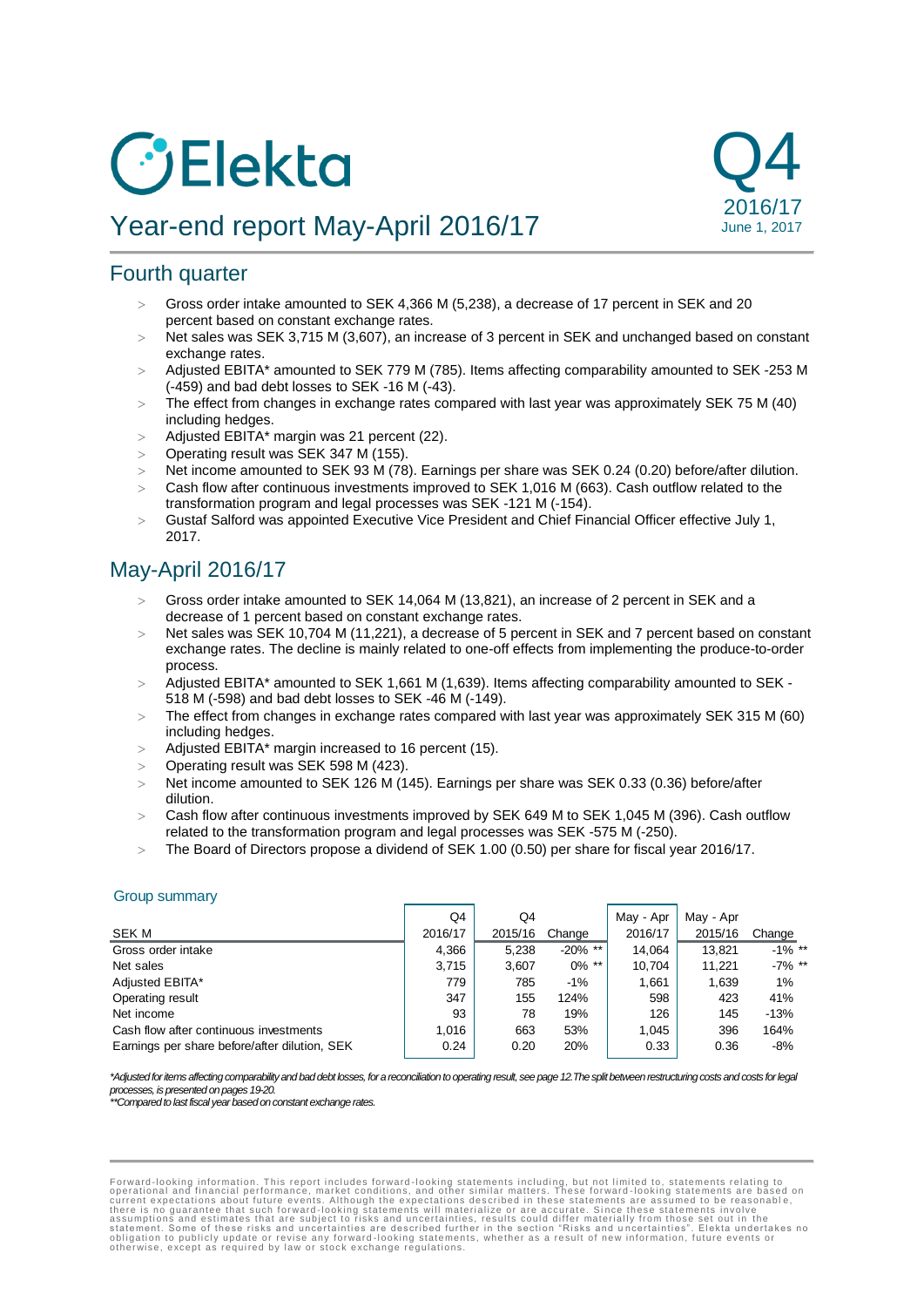

# President and CEO comments

*In May, we presented Elekta Unity, the next generation radiation therapy system. The positive response from our customers has been overwhelming. Unity is a new paradigm shifting system for radiation therapy, with innovative technology that creates completely new and unique opportunities for improvements in cancer care. We have completed our transformation program and cash flow has improved significantly. We are on track to reaching our targets and we will further implement continuous efficiency measures.* 

Order intake for the year grew by 2 percent, representing a decline of 1 percent based on constant currencies. Order growth in region Europe, Middle East and Africa as well as Asia Pacific was solid, with an increase of 4 percent and 5 percent respectively based on constant currencies. In Europe, we secured a number of important orders, including some early orders for Elekta Unity. In Asia, we noted strong growth in China and India. Our fourth quarter had significantly fewer large orders and book and bills compared with the same quarter last year.

Our main challenge and priority is USA, where order bookings decreased for the year. I am not satisfied with the performance, which is why we have accelerated the improvement measures launched earlier. As part of this we have appointed Peter Gaccione as Executive Vice President for North America with immediate effect. Peter is currently Senior Vice President Latin America and have 35 years of experience from the oncology business. He has been at Elekta for 20 years and before that he was 15 years at Siemens Medical Systems.

In May, we presented our groundbreaking Elekta Unity system for customers in Europe. Unity combines radiation therapy and high field MR visualization in real time. We are convinced that the new technology will revolutionize radiation therapy and create completely new opportunities for clinicians and their patients. An important part of the Unity development is its advanced software. We will now invest further in software development and leverage our expertise from Unity to our existing portfolio, with our new focus on Elekta Digital.

We continue to optimize our processes and the implementation of the produce-toorder process has been completed. The change has resulted in shorter lead times with significantly lower working capital, but has had a temporary negative impact of SEK 650 M on revenues in the first half. Net sales for the year was flat if adjusted for the produce-to-order implementation and decreased by 7 percent when included, based on constant currencies. In addition, the new ship to install process has reduced book and bill volumes.

We had a robust order intake for Leksell Gamma Knife® during the year and ended with a solid backlog. As we successfully have implemented our produce to order and ship to installation process it resulted in significantly less shipped Leksell Gamma Knife® units at year end in relation to recent years. Also with this temporary effect, net sales in the fourth quarter was flat, which is very good to see.

Our cash flow has improved approximately SEK 1\* billion, through activities for working capital reduction including a significant reduction of inventory. The net working capital to sales ratio is now at -6 percent. Our activities within the transformation program have now been implemented and we have taken all oneoff costs related to the program. We have achieved costs savings of SEK 540 M and will achieve the savings target of SEK 700 M when the reductions related to purchasing are fully realized in 2017/18.

Adjusted EBITA margin for the year was 16 percent (15). During the year, and in line with the work to improve our processes, we have reviewed outstanding not yet installed projects. In agreement with the customers, we then have decided to take back treatment systems which are not deemed to be installed. In line with the plan, costs for commercializing Elekta Unity increased during the fourth quarter.

Our delivery process will be further improved. We have decided to implement a new revenue recognition principle from fiscal year 2018/19. In line with IFRS15, we will recognize system revenue after installation instead as of currently upon shipment. This will improve our efficiency even further. See page 11.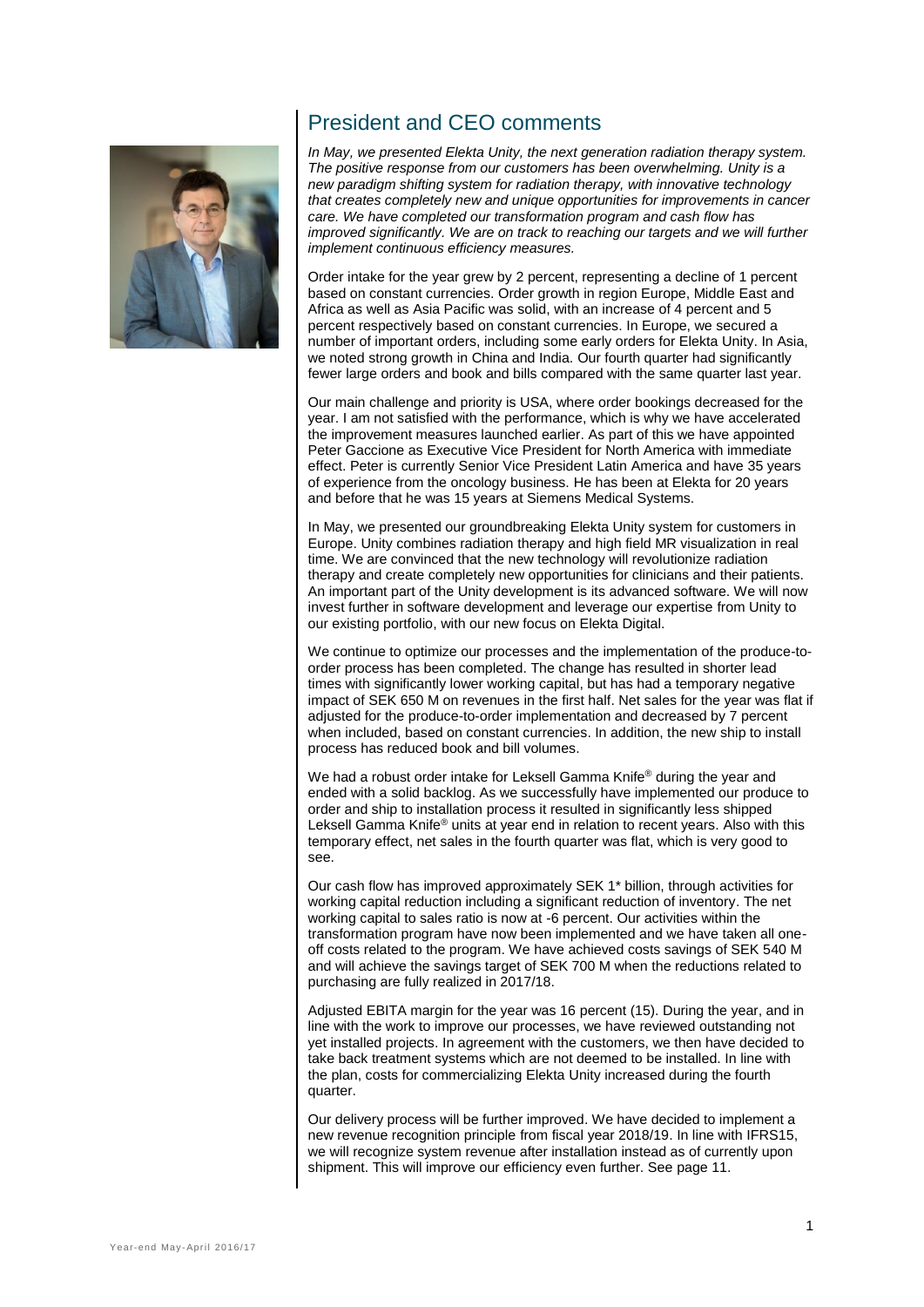In addition to North America, we have further strengthened our leadership team with our new Chief Marketing Officer Ioannis Panagiotelis and Karin Svenske-Nyberg as EVP of HR. In addition, on July 1<sup>st</sup> 2017, Gustaf Salford will take over from Håkan Bergström as CFO. On May 1, Tomas Puusepp stepped down as Executive Director of the Board and is now a non-executive board member.

This was a year of transformation and I summarize the negative effect from implementing produce to order, costs related to taking back treatment systems as well as less book and bill volumes at year end to some 3 percentage points on the EBITA margin. Next year, I expect a significant reversal of those effects. The market for radiation therapy is growing. We have a strong order backlog going into fiscal year 2017/18 and we will deliver larger volumes from the backlog than the previous year. We are at an inflection point and I see 2017/18 as the year we once again achieve profitable growth and reach the target of an EBITA margin exceeding 20 percent, with volume as the main driver.

Richard Hausmann President and CEO

*\*Cash flow after continuous investments. Adjusted for items affecting comparability of SEK 325 M (refer to page 6), related to cash outflow attributable to legal processes and the transformation program.*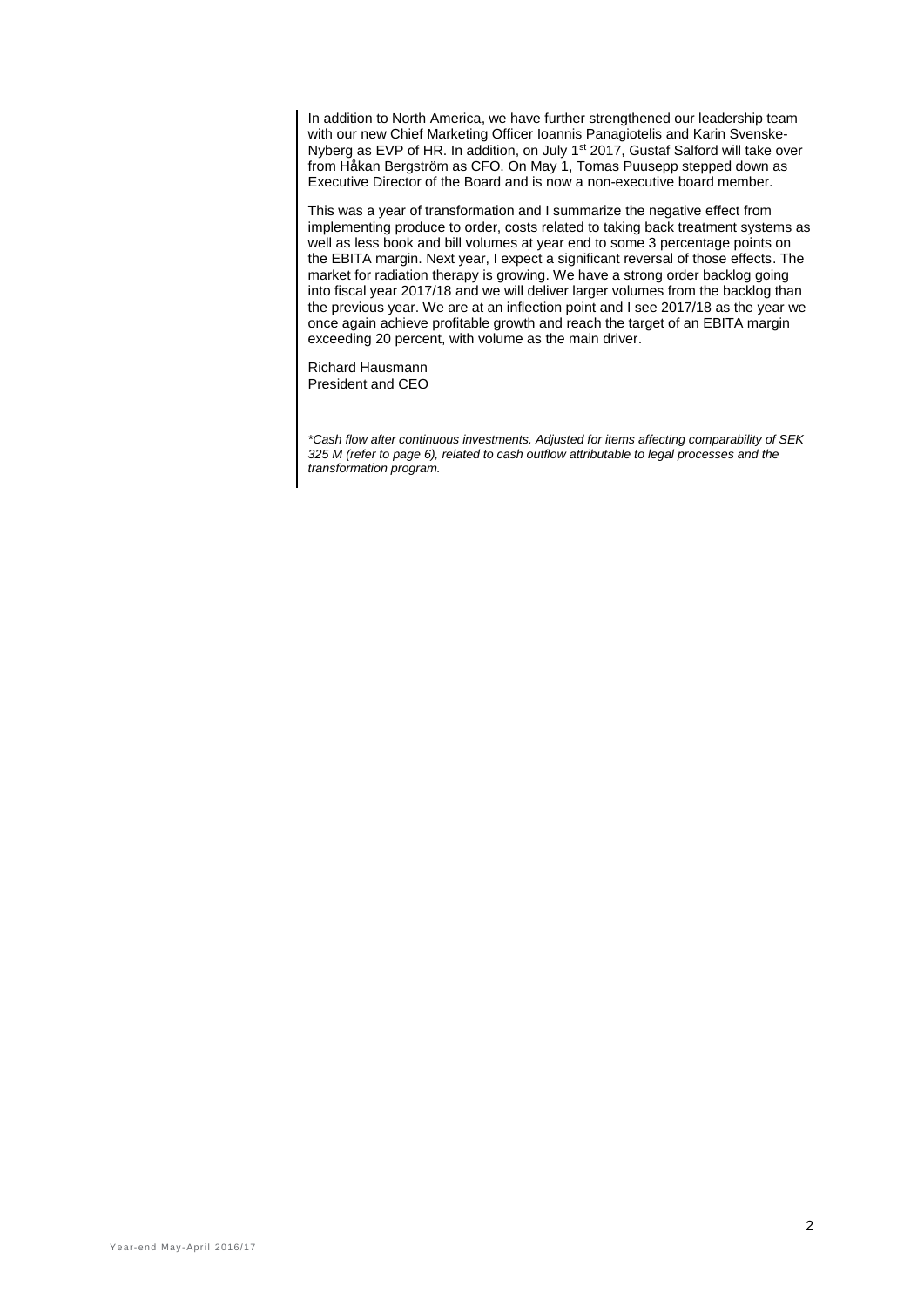*Presented amounts refer to the fiscal year2016/17and amounts within parentheses indicate comparative values for the equivalent period last fiscal year unless otherwise stated.* 

# Order intake and order backlog

*From fiscal year 2016/17, Elekta reports gross order intake instead of net order intake. This is in line with industry peers.*

Gross order intake increased 2 percent to SEK 14,064 M (13,821) and decreased 1 percent based on constant exchange rates. In the fourth quarter order intake decreased by 17 percent to SEK 4,366 M (5,238) and by 20 percent based on constant exchange rates. Generally, the fourth quarter had significantly fewer large orders compared with the strong third quarter as well as the same quarter last year. Order intake in the US was below expectations.

#### Gross order intake

|                                | O4      | Q4      |          | May - Apr | May - Apr |          |
|--------------------------------|---------|---------|----------|-----------|-----------|----------|
| <b>SEK M</b>                   | 2016/17 | 2015/16 | Change * | 2016/17   | 2015/16   | Change * |
| North and South America        | 1.507   | 1.787   | $-19%$   | 4.516     | 4.954     | $-11%$   |
| Europe, Middle East and Africa | 1.383   | 2.001   | $-32%$   | 5.078     | 4.824     | 4%       |
| Asia Pacific                   | 1.476   | 1.450   | -5% '    | 4.470     | 4.043     | 5%       |
| Group                          | 4.366   | 5.238   | $-20%$   | 14.064    | 13.821    | $-1%$    |

*\*Compared to last fiscal year based on constant exchange rates.*

Order backlog was SEK 22,459 M, compared to SEK 18,239 M on April 30, 2016. Order backlog is converted at closing exchange rates which resulted in a positive translation difference of SEK 1,295 M. The positive translation difference increased with SEK 122 M in the fourth quarter. According to current delivery plans, current order backlog is expected to be recognized as follows: approximately 35 percent in 2017/18, 26 percent in 2018/19 and 39 percent thereafter.

## Regional development

## *North and South America*

Elekta continues to take measures to strengthen operations in USA and on June 1, Peter Gaccione was appointed Executive Vice President for North America.

The market in the US remained stable and investments in renewing the installed base of radiation therapy equipment continued. Market growth is primarily related to services. Consolidation of the hospital industry continues, resulting in an increased demand for comprehensive solutions and large-scale projects, as well as longer lead times for purchasing decisions.

Order intake in the region decreased 16 percent in the fourth quarter, corresponding to 19 percent based on constant exchange rates. Order intake decreased 9 percent for the year, corresponding to 11 percent based on constant exchange rates. Demand for cancer care is growing in South America, mainly driven by a rapidly aging population and a substantial shortage of radiation therapy capacity. However, weak economic conditions throughout the region have slowed investments in new equipment.

## *Europe, Middle East and Africa*

Radiation therapy capacity in Western Europe is insufficient, evidenced by the long waiting times for treatment in many countries. This is being addressed through increased investments by public health care systems as well as an expansion of private care providers.

Emerging markets across the region performed favorably. Eastern Europe showed growth. The Middle East is mixed, with growth in the recently opened market in Iran. Growth in Africa has been significant and represents an interesting long-term growth potential.

During the year, Elekta signed a number of significant orders, including New Karolinska Solna in Sweden, Andalusian Health Service in Spain, Stavros Niarchos Foundation in Greece and a few Elekta Unity orders. Order intake in the region decreased 31 percent in the fourth quarter, corresponding to 32 percent based on constant exchange rates. The fourth quarter had significantly fewer



Gross order intake **Alecy** 6.000

2015/16

 $5.000$  $4.000$  $3000$  $2000$  $1,000$  $\alpha$  $Q<sub>4</sub>$  $\Omega$  $\Omega$  $O<sub>3</sub>$ 2016/1

 $-17%$ 



Gross order intake Europe. Middle East and Africa  $(MSEK)$ 

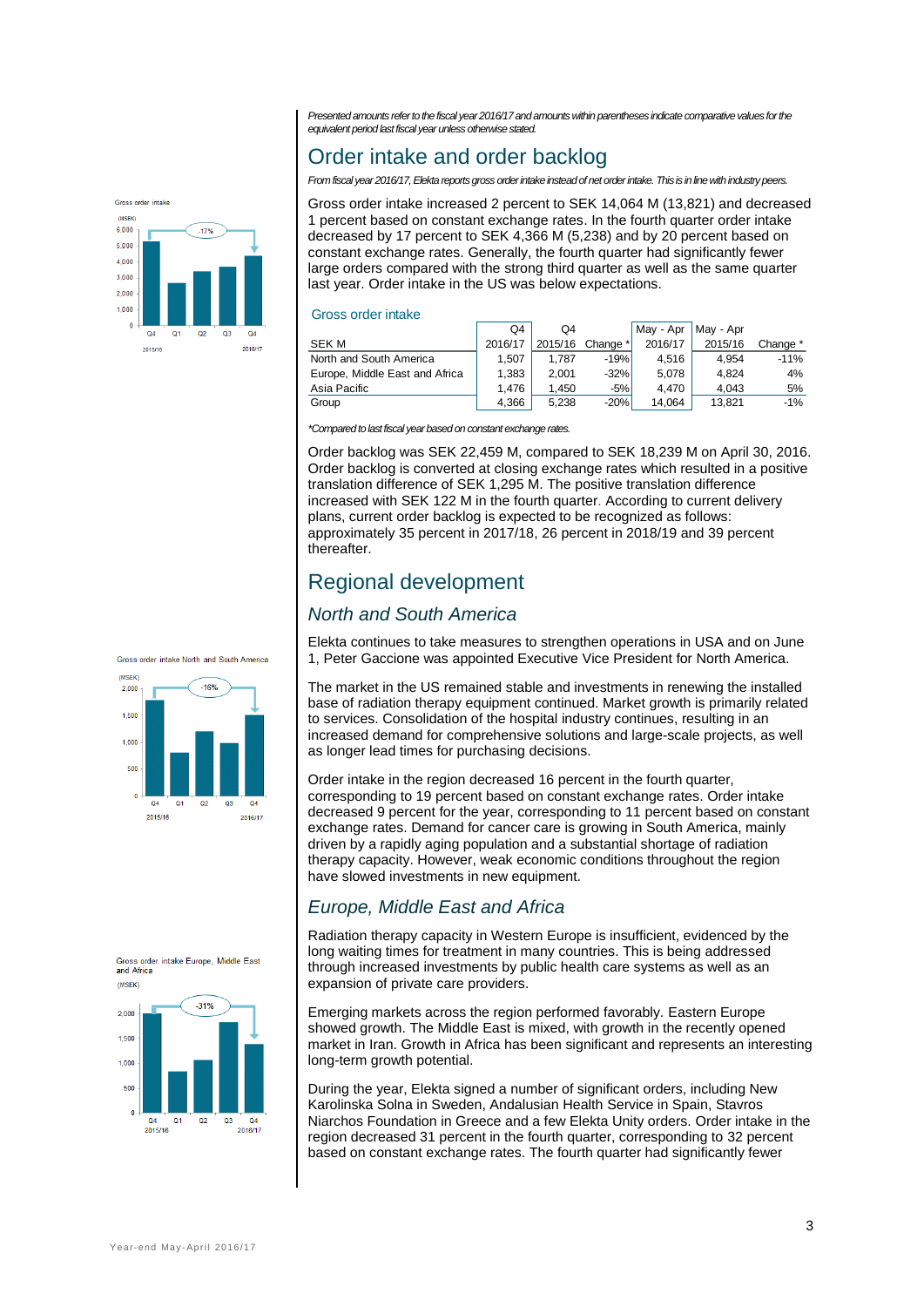large orders compared with the same quarter last year. Order intake increased 5 percent in the year, corresponding to 4 percent based on constant exchange .<br>rates.

#### Groec order intake Acia Pacific



#### *Asia Pacific*

The region is home to almost 60 percent of the global population, but has less than 30 percent of the world's total capacity for radiation therapy. Accordingly, there is a large unmet need for cancer care. The main market drivers are longer life expectancy and greater economic prosperity, which are leading to a growing need for investments in health care.

Market growth in the region was favorable during the year. High-growth markets include China, India and South East Asia. The Japanese market is currently weak.

Elekta's order intake increased 2 percent in the fourth quarter, corresponding to a decrease of 5 percent based on constant exchange rates. Order intake increased 11 percent in the year, corresponding to 5 percent based on constant exchange rates.

## Transformation program

The implementation of the transformation program is completed and all the objectives announced in June 2015 are on track to be fully realized during fiscal year 2017/18. The overall ambition is to create more efficient operations, with improved profitability and cash flow. The program has included measures to strengthen our customer services and support, our innovation capacity and activities for increased efficiency in supply chain and procurement processes.

The objectives of the transformation and status as of the fourth quarter:

| Objectives                                                              | <b>Status</b>                                                                                                                                        |
|-------------------------------------------------------------------------|------------------------------------------------------------------------------------------------------------------------------------------------------|
| EBITA margin of >20 percent in fiscal year<br>2017/18                   | On track – full year improved to 16 percent<br>(15).                                                                                                 |
| Cost savings of SEK 700* M with full effect<br>from fiscal year 2017/18 | Annualized savings rate increased to SEK<br>540 M. The reduction of procurement<br>costs of SEK 150 M will be realized during<br>fiscal year 2017/18 |
| Net working capital to sales below 5<br>percent                         | Net working capital to net sales reached -6<br>percent at the end of the fourth quarter                                                              |
| Implement a produce-to-order process                                    | Completed in the second quarter fiscal<br>year 2016/17                                                                                               |

*\*Base year 2014/15, excluding currency effects.*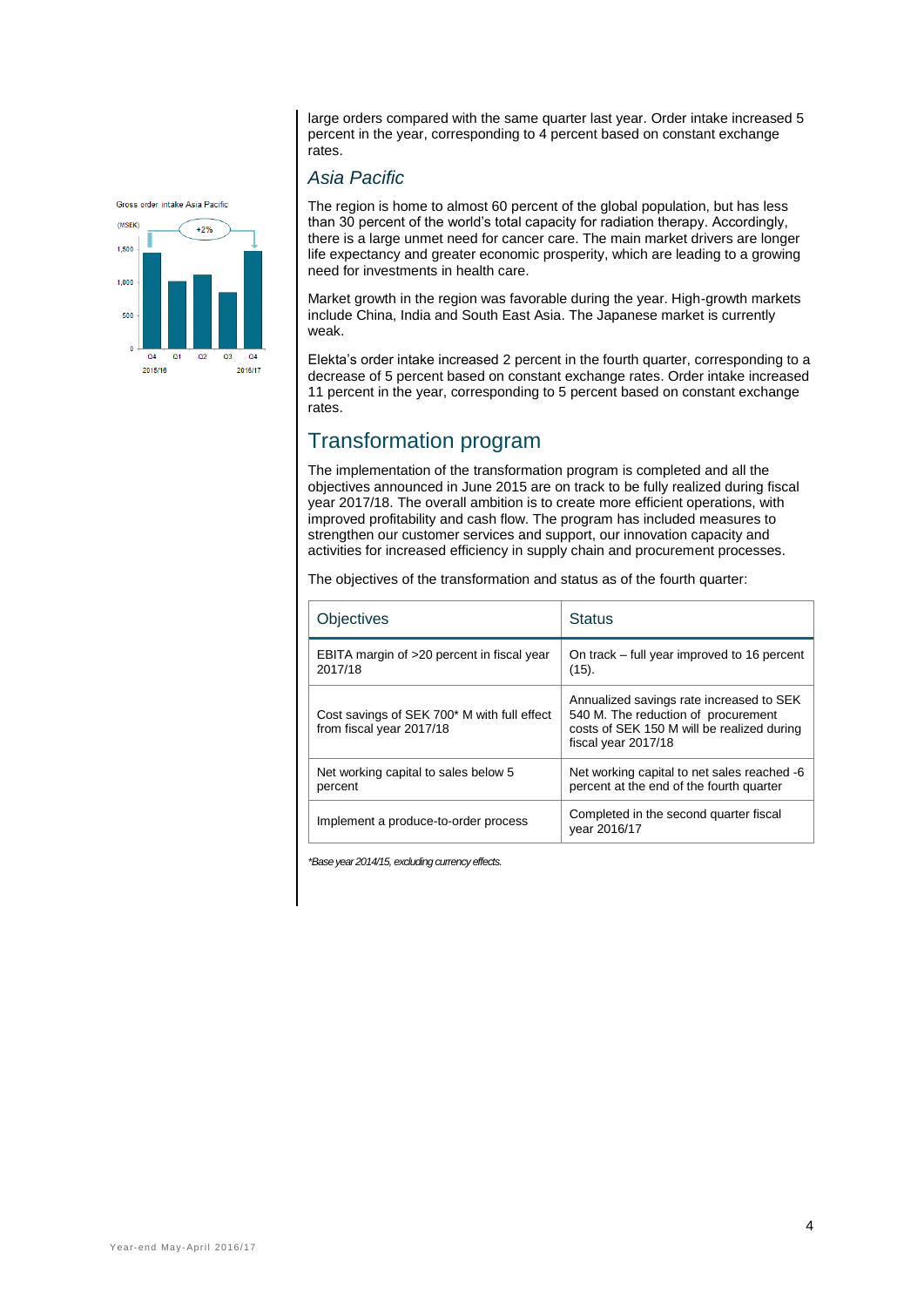# Net sales and earnings

Net sales amounted to SEK 10,704 M (11,221), a decrease of 5 percent or 7 percent based on constant exchange rates. The decrease is mainly related to a one-off effect from the new produce-to-order process. In the fourth quarter net sales amounted to SEK 3,715 M (3,607), an increase by 3 percent and unchanged based on constant exchange rates. Net sales grew in region North and South America as well as Europe, Middle East and Africa but declined in Asia Pacific, mainly related to China and Japan.

#### Net sales

|                                | Q4      | Q4      |         | May - Apr | May - Apr |         |
|--------------------------------|---------|---------|---------|-----------|-----------|---------|
| <b>SEK M</b>                   | 2016/17 | 2015/16 | Change* | 2016/17   | 2015/16   | Change* |
| North and South America        | 1.402   | 1.145   | 17%     | 4.147     | 4.005     | 1%      |
| Europe, Middle East and Africa | 1.261   | 1.185   | 7% l    | 3.444     | 3.651     | -5%     |
| Asia Pacific                   | 1.053   | 1.277   | $-23%$  | 3.114     | 3.565     | $-17%$  |
| Group                          | 3,715   | 3,607   | $0\%$   | 10.704    | 11.221    | $-7%$   |

*\*Compared to last fiscal year based on constant exchange rates.*

Gross margin was 41 percent (41). Operating expenses decreased 6 percent as a result of cost reduction activities and currency effects. R&D expenditure, before capitalization of development costs, amounted to SEK 1,196 M (1,355), equal to 11 percent (12) of net sales.

EBITA before items affecting comparability and bad debts losses increased to SEK 1,661 M (1,639) representing a margin of 16 percent (15). The effect from changes in exchange rates compared with last year was approximately SEK 315 M (60) including hedges.

In the fourth quarter gross margin was 42 percent (43). EBITA before items affecting comparability and bad debt losses decreased slightly to SEK 779 M (785) representing a margin of 21 percent (22). The currency effect in the fourth quarter was approximately SEK 75 M (40) including hedges.

Items affecting comparability amounted to SEK -518 M (-598), of which SEK -235 M (-231) were related to legal processes and SEK -283 M (-367) were costs related to the implementation of the ongoing transformation program. Bad debt losses amounted to SEK -46 M (-149). Operating result was SEK 598 M (423).

Net financial items amounted to SEK -258 M (-234). The increase is related to an impairment of participations in associates (Global Medical Investments GMI AB) while interest expenses decreased due to lower interest rates. Profit before tax amounted to SEK 340 M (189), tax amounted to SEK -214 M (-44) and net income amounted to SEK 126 M (145). The tax rate is high because of low or negative results in entities in low tax jurisdictions. This had a significant effect on the tax rate. Earnings per share amounted to SEK 0.33 (0.36) before/after dilution. Return on shareholders' equity amounted to 2 percent (2) and return on capital employed amounted to 5 percent  $(4)$ 

#### Capitalized development costs

|                                               | Q4              | Q4      | May - Apr | May - Apr |
|-----------------------------------------------|-----------------|---------|-----------|-----------|
| SEK M                                         | 2016/17         | 2015/16 | 2016/17   | 2015/16   |
| Capitalization of development costs           | 164             | 132     | 535       | 592       |
| of which R&D                                  | 163             | 132     | 534       | 591       |
| Amortization of capitalized development costs | $-130$          | -80     | $-380$    | $-326$    |
| of which R&D                                  | $-125$          | $-73$   | $-356$    | $-301$    |
| Capitalized development costs, net            | 33 <sub>1</sub> | 52      | 155       | 266       |
| of which R&D                                  | 38              | 59      | 178       | 290       |

The net of capitalization and amortization of development costs in the R&D function decreased to SEK 178 M (290). Amortization of capitalized development costs amounted to SEK 380 M (326).

## Investments and depreciation

Continuous investments were SEK 682 M (865), including investments in intangible assets of SEK 541 M (687) and investments in other assets of SEK 141 M (193). Investments in intangible assets is related to ongoing R&D programs. The reduction was related to the Elekta Unity project coming to its final development phase and to an investment in licenses made during the comparative year. The reduced investment in other assets was also R&D related. Amortization of intangible assets and depreciation of tangible fixed assets amounted to a total of SEK 655 M (634).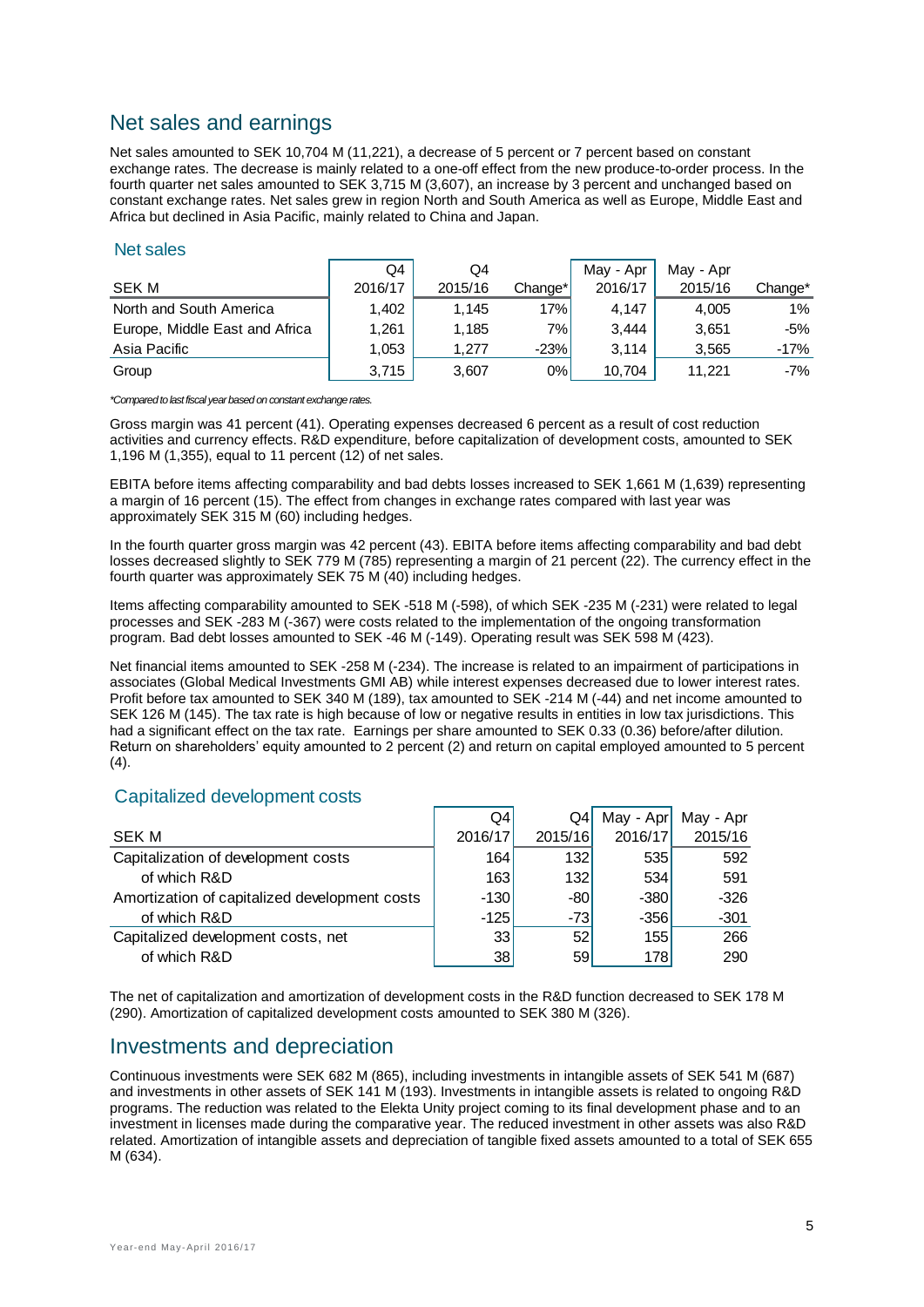# Cash flow

Cash flow from operating activities improved to SEK 1,819 M (1,170). During the period, cash outflow related to the transformation program and legal processes amounted to approximately SEK -575 M (-250), of which SEK -121 M (-154) was during the fourth quarter. Cash outflow relating to legal disputes amounted to SEK -249 M (-69), of which SEK -37 M (-40) was paid in the fourth quarter. The operational cash conversion was 145 percent (111). Cash flow after continuous investments was SEK 1,045 M (396). The cash flow improvement was mainly due to positive effects from the transformation program with a reduction of working capital. Cash outflow to continuous investments included SEK -92 M relating to investments in intangible assets made in 2015/16.

#### Cash flow (extract)

|                                       | Q4      | Q4      | May - Apr | May - Apr |
|---------------------------------------|---------|---------|-----------|-----------|
| <b>SEK M</b>                          | 2016/17 | 2015/16 | 2016/17   | 2015/16   |
| Operating cash flow                   | 500     | 249     | 767       | 709       |
| Change in working capital             | 723     | 597     | 1,051     | 461       |
| Cash flow from operating activities   | 1,222   | 846     | 1.819     | 1.170     |
| Continuous investments                | -206    | -183    | -774      | -774      |
| Cashflow after continuous investments | 1.016   | 663     | 1.045     | 396       |
|                                       |         |         |           |           |
| Operational cash conversion*          | 223%    | 261%    | 145%      | 111%      |

*\*Cash flow from operating activities / EBITDA*

## Working capital

Net working capital decreased to SEK -688 M (268), which is corresponding to -6 percent (2) of net sales.

#### Working capital

|                                    | Apr 30, | Apr 30, |
|------------------------------------|---------|---------|
| <b>SEK M</b>                       | 2017    | 2016    |
| <b>Working capital assets</b>      |         |         |
| Inventories                        | 936     | 1,135   |
| Accounts receivable                | 3,726   | 3,301   |
| Accrued income                     | 1,640   | 2,126   |
| Other operating receivables        | 802     | 741     |
| Sum working capital assets         | 7,104   | 7,303   |
| <b>Working capital liabilities</b> |         |         |
| Accounts payable                   | 1,000   | 1,122   |
| Advances from customers            | 2,531   | 1,943   |
| Prepaid income                     | 1,874   | 1,648   |
| Accrued expenses                   | 1,875   | 1,817   |
| Short-term provisions              | 231     | 347     |
| Other current liabilities          | 281     | 157     |
| Sum working capital liabilities    | 7,792   | 7,035   |
| Net working capital                | $-688$  | 268     |
| % of 12 months net sales           | -6%     | 2%      |

Inventory and accrued income decreased as an effect of the process improvements in the transformation plan. Advances from customers increased; early in the year due to the produce-to-order process and later in the year due to large project advances.

The Days Sales Outstanding (DSO) has been reduced to 33 days (60) with Europe, Middle East and Africa, and Asia Pacific regions showing improvements compared to last year, and North and South America still showing negative DSO.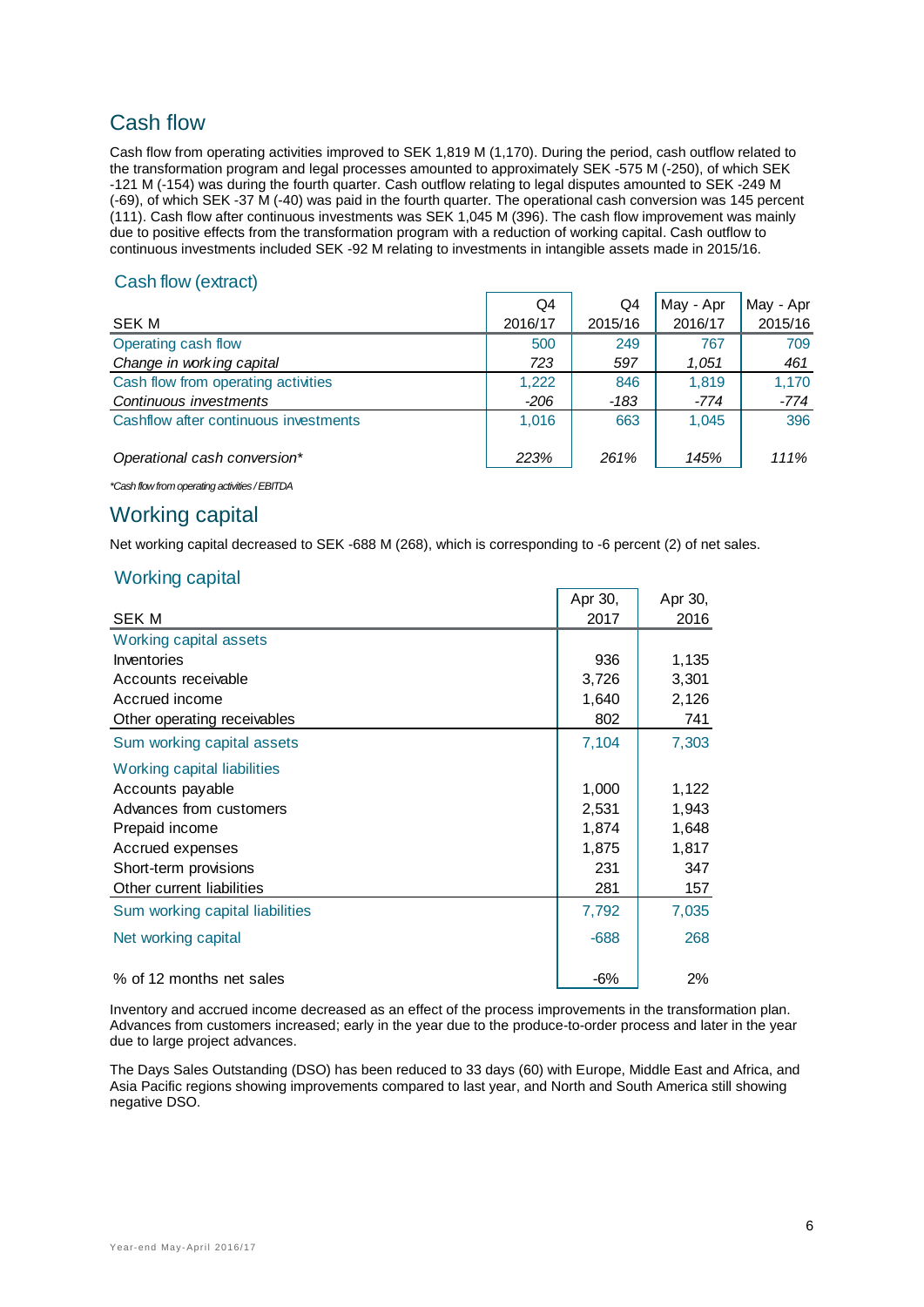## Days Sales Outstanding (DSO)

|                                | Apr 30, | Apr 30, |
|--------------------------------|---------|---------|
| <b>SEK M</b>                   | 2017    | 2016    |
| North and South America        | -35     | -46     |
| Europe, Middle East and Africa | 74      | 112     |
| Asia Pacific                   | 84      | 128     |
| Group                          | 33      | 60      |

*Days Sales Outstanding (DSO) is calculated as (Accounts receivable + Accrued income -Advances from customers -Prepaid income)/(12 months rolling net sales/365).* 

#### Net debt

|                                         | Apr 30.  | Apr 30,  |
|-----------------------------------------|----------|----------|
| SEK M                                   | 2017     | 2016     |
| Long-term interest-bearing liabilities  | 5.272    | 3,065    |
| Short-term interest-bearing liabilities |          | 1,885    |
| Cash and cash equivalents               | $-3.383$ | $-2,273$ |
| Net debt                                | 1.889    | 2,677    |

## Financial position

Cash and cash equivalents amounted to SEK 3,383 M (2,273) and interest-bearing liabilities amounted to SEK 5,272 M (4,950). Net debt amounted to SEK 1,889 M (2,677) and the net debt/equity ratio was 0.28 (0.42).

The exchange rate effect from the translation of cash and cash equivalents amounted to SEK 138 M (-72). The translation difference in long-term interest-bearing liabilities amounted to SEK 207 M (-43). Other comprehensive income was affected by exchange rate differences from translation of foreign operations amounting to SEK 364 M (-281).

The change in unrealized exchange rate effects from effective cash flow hedges reported in other comprehensive income amounted to SEK 34 M (117). The closing balance of unrealized exchange rate effects from effective cash flow hedges amounted to SEK 36 M (-9) exclusive of tax.

The convertible bond matured in April and was refinanced through a SEK 1,000 M Bond issued under the MTN program. Elekta has also entered into a five-year loan agreement of GBP 90 M with the Nordic Investment Bank with the purpose of financing R&D investments.

# Significant events during the reporting period

## *Change of President and CEO*

Richard Hausmann was appointed as the new President and CEO effective June 10, 2016. He succeeded Tomas Puusepp.

Richard Hausmann joined Elekta with nearly three decades of experience in the medical device industry. He led GE's Magnetic Resonance (MR) division as President and CEO, served as President and CEO of Siemens computed tomography (CT) and worked at Siemens in leading positions in its MR business. He also acted as President and CEO of Siemens Ltd. China, responsible for the company's entire portfolio in its core emerging market. Richard has a solid track record of bringing clinical innovations to the global health care market and is known for his deep insights into customer and patient needs, with a strong workflow and outcome orientation.

Richard Hausmann has a doctorate in physics from the University of Regensburg.

#### *Changes to Executive Management Team*

Karin Svenske Nyberg joined Elekta as Executive Vice President Human Resources on January 16, 2017. Valerie Binner, former Executive Vice President Human Resources, left the company with effective date June 10, 2016.

Todd Powell, Executive Vice President Global Engineering, left the company with effective date October 31, 2016.

On February 13, 2017, Ioannis Panagiotelis joined Elekta and the Executive Management Team as Chief Marketing Officer. Effective from the same date Maurits Wolleswinkel, former EVP Marketing and Strategy has assumed the position as Chief Strategy Officer in the Elekta Executive Management Team.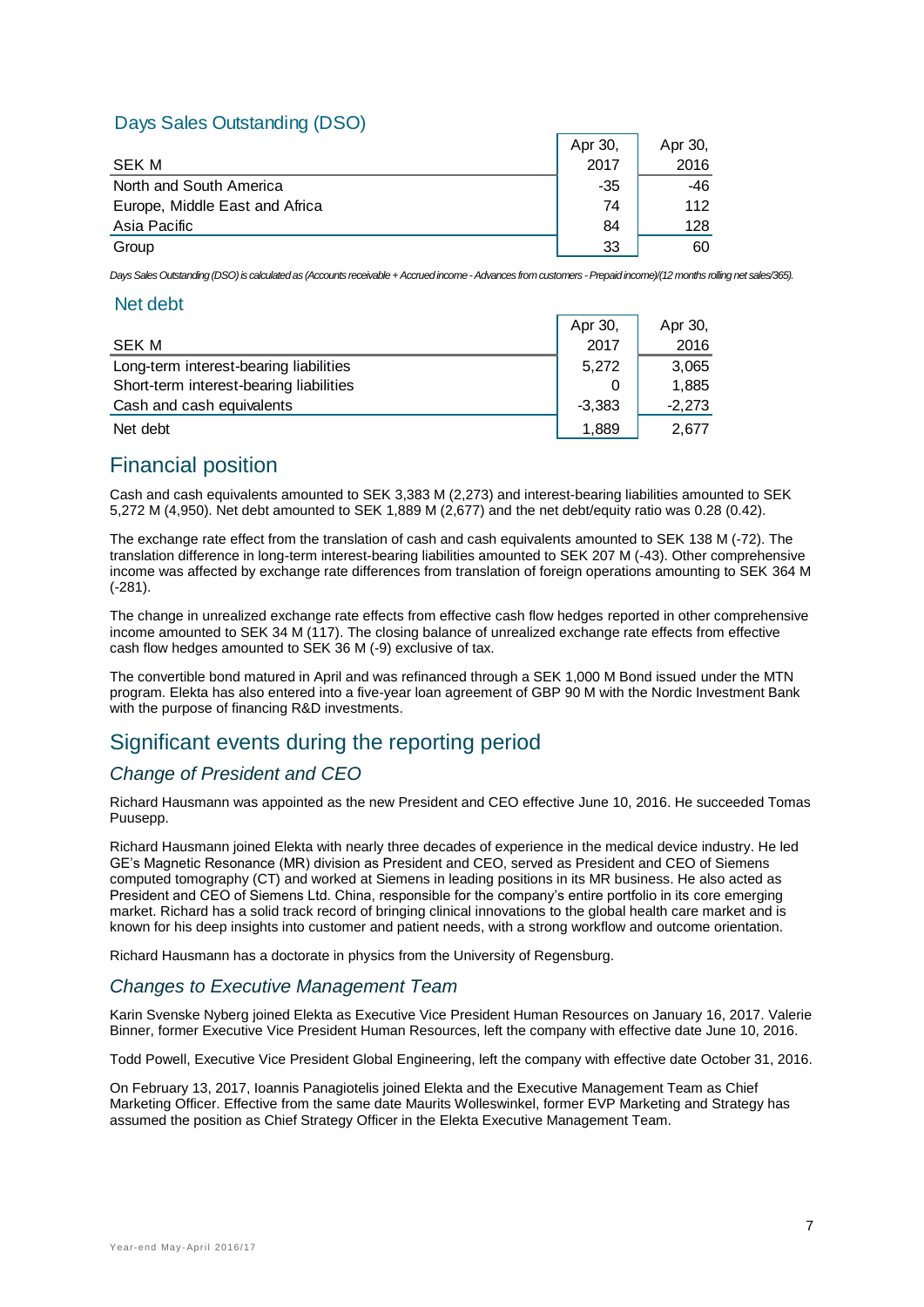## *humediQ legal dispute*

On May 23, 2016, an arbitration tribunal in London issued an award in the dispute between two Elekta group companies and humediQ GmbH. The award concluded an arbitration with humediQ arising out of an agreement for the exclusive supply of Identify™ under the Elekta label, which was entered into in 2011. The tribunal determined that the Elekta companies did not validly terminate the 2011 agreement and that, as a result, they must pay humediQ EUR 8.9 M for Identify systems the Elekta companies did not order according to minimum volume commitments in the contract. This amount is less than half of the EUR 19 M that humediQ claimed in the arbitration. The tribunal also held that the respective success of each party was comparable and that each party should bear its own legal costs. The Elekta companies do not have any further obligation to purchase any systems from humediQ. In addition to the damages ordered in the arbitration award, Elekta has written off approximately EUR 5 M in receivables related to the agreement with humediQ. An amount of SEK 29 M relating to humediQ has been reported as items affecting comparability, of which SEK 3 M in the fourth quarter: this amount is in addition to SEK 128 M, which was reported as items affecting comparability in the fourth quarter of 2015/16.

#### *Processes regarding intellectual property rights*

On April 3, 2017, it was announced that Elekta and Varian Medical Systems reached a confidential settlement agreement to end ongoing patent litigation involving technology used for radiation oncology and the treatment of cancer. Varian and Elekta resolved the multi-year disputes in the United States, Germany, and the United Kingdom, including the suit brought by Elekta AB and William Beaumont Hospital, with no payments exchanged by the plaintiffs and defendants and no future financial obligations. The two companies have been in litigation since 2015.

#### *Investigation in Italy*

As communicated in November 2015, Elekta's subsidiary in Italy and some former employees are suspected of interfering with public procurement processes. Elekta provided all requested information to the Italian authorities during the investigation which closed in August 2016. Elekta has zero tolerance for any deviation from the code of conduct and clear corporate policies and procedures in place. The Public Prosecutor of Milan, Italy, has in 2017 initiated preliminary hearings involving individuals and Elekta's Italian subsidiary in connection with alleged bidrigging allegations.

## Events after the reporting period

#### *Changes to Executive Management Team*

On May 10, 2017, Elekta announced that Gustaf Salford had been appointed Executive Vice President and Chief Financial Officer effective July 1, 2017.

On June 1, 2017, Elekta appointed Peter Gaccione as Executive Vice President for North America, succeeding William Yaeger.

## **Employees**

The average number of employees during the period was 3,581 (3,677). The decrease compared to previous year is related to the ongoing transformation program and mainly from streamlining of the manufacturing organization and efficiency programs in administration.

The average number of employees in the Parent Company was 30 (32).

#### **Shares**

During the period 730,769 new A-shares and 8,593 new B-shares were subscribed through conversion of convertibles. The convertible loan matured on April 25, 2017. Total number of registered shares on April 30, 2017 was 383,568,409, of which 14,980,769 were A-shares and 368,587,640 B-shares. On April 30, 2017 1.541.368 shares were treasury shares held by Elekta.

## Dividend and proposal to repurchase shares

The Board of Directors proposes a dividend of SEK 1.00 (0.50) per share for fiscal year 2016/17 to be divided into two payments. The proposed dividend represents approximately SEK 382 M (191) and 306 percent (139) of net profit for the year.

The Board of Directors intends to propose to the Annual General Meeting 2017 to renew the authorization for the Board of Directors to decide on the acquisition of a maximum number of own shares so that, after the acquisition, the company holds no more than 10 percent of the total number of shares in the company.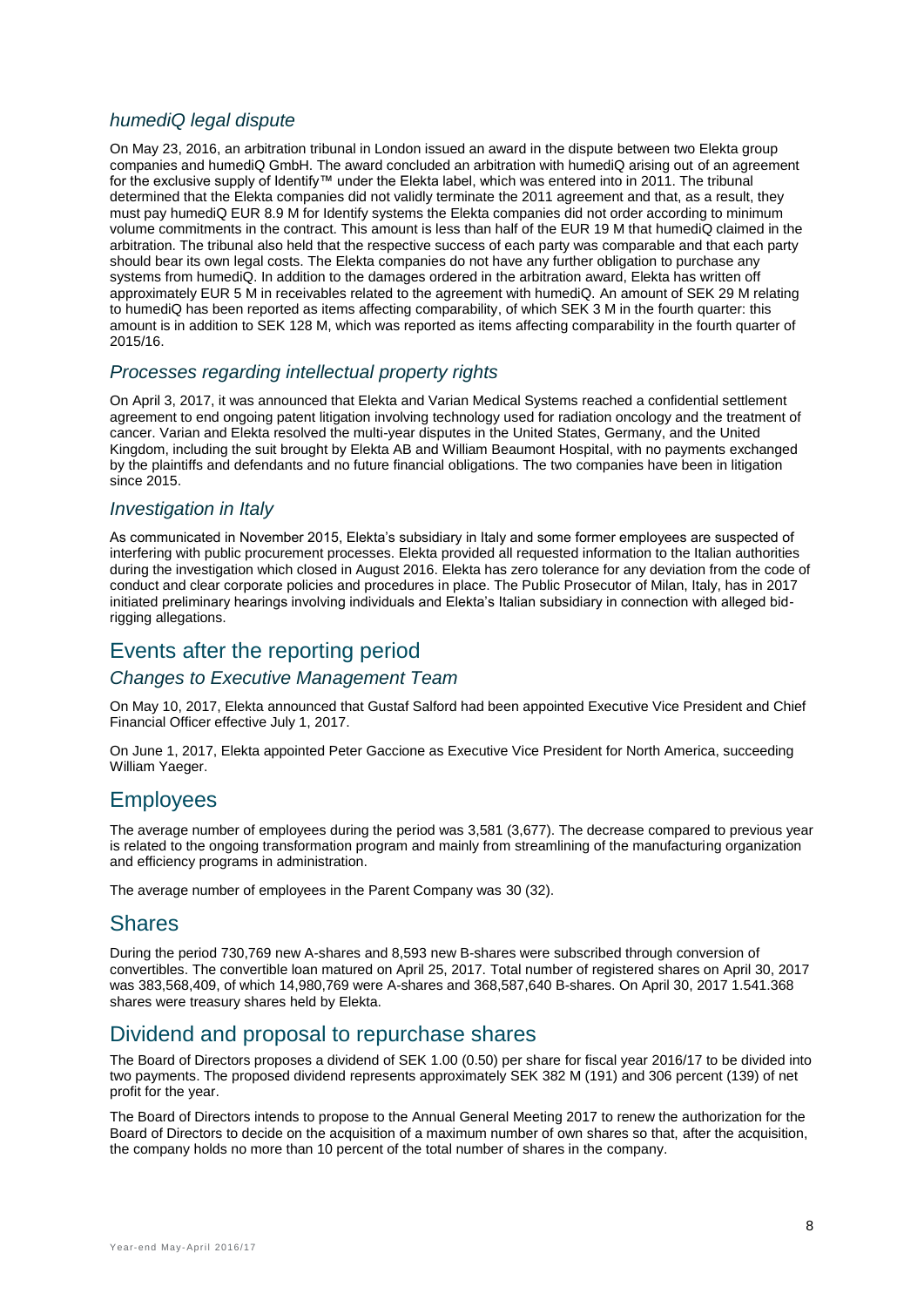# Risks and uncertainties

Elekta's presence in a large number of geographical markets exposes the Group to political and economic risks on a global scale and/or in individual countries. United Kingdom's decision to leave the European Union, as an example, might lead to economic uncertainty that may impact Elekta since an important part of the business is located in the United Kingdom.

The competitive landscape for Elekta is continuously changing. The medical equipment industry is characterized by technological developments and continuous improvements of industrial know-how, resulting in companies launching new products and improved methods for treatment. Elekta strives to be the leader in innovation and offer the most competitive product portfolio, developed in close collaboration with key research leaders in the field. To secure the proceeds of research investments, it is of importance that such new products and new technology are protected from the risk of improper use by competitors. When possible and deemed appropriate, Elekta protects its intellectual property rights by way of patents, copyrights and trademark registrations. Elekta carefully monitors intellectual property rights of third parties, but third parties may still direct infringement claims against Elekta which may lead to time-consuming and costly legal disputes as well as business interruption and other limitations in operations.

Elekta sells solutions through its direct sales force and through an external network of agents and distributors. The Company's continued success is dependent on the ability to establish and maintain successful relationships with customers. Elekta is continuously evaluating how to enter new markets, considering both the opportunities and the risks involved. There are regulatory registration requirements with each new market that potentially could delay product introductions and certifications. The stability of the political system in certain countries and the security situation for employees traveling to exposed areas are constantly evaluated. Corruption is a risk and an obstacle for development and growth in some countries. Elekta has implemented a specific anti-corruption policy to guide the business as it aims to be in line with national and international regulations and best practices against corruption as well as third party risk management processes.

Elekta's operations comprise several markets that expose the Group to a vast number of laws, regulations, policies and guidelines regarding, for example, health, security, environmental matters, trade restrictions, competition and delivery of products. Elekta's quality systems describe these requirements, which are reviewed and certified by external supervisory bodies and are regularly inspected by authorities in applicable countries, for example, the US FDA. Noncompliance of, for example, safety regulations can result in delayed or stopped deliveries of products. Changes in regulations and rules might also increase Elekta's costs and delay the development and introduction of new products.

Elekta depends also on the capability of producing advanced medical equipment, which requires highly qualified personnel. The Company's ability to attract and retain qualified personnel and management has a significant impact on the future success of the Group.

Weak economic development and high levels of public debt might, in some markets, mean less availability of financing for private customers and reduced future healthcare spending by governments. Political decisions that could impact the healthcare reimbursement systems also constitute a risk factor. Elekta's ability to commercialize products is dependent on the reimbursement level that hospitals and clinics can obtain for different types of treatments. Alterations in the existing reimbursement systems related to medical products, or implementation of new regulations, might impact future product mix in specific markets.

Elekta's delivery of treatment equipment relies largely on customers' readiness to receive the delivery at site. Depending on contractual payment terms, a delay can result in postponed invoicing and also affect timing of revenue recognition. The Group's credit risks are normally limited since customer operations are, to a large extent, financed either directly or indirectly by public funds.

Elekta depends on a number of suppliers for components. There is a risk that delivery difficulties might occur due to circumstances beyond Elekta's control. Critical suppliers are regularly followed up regarding delivery precision and quality of components.

Elekta's operations within research and development, production, distribution, marketing and administration depend on a large number of advanced IT systems and IT solutions. Routines and procedures are applied in order to protect the hardware, software and information against damages, manipulations, loss or incorrect use. If these systems and solutions should be affected by any interference resulting in loss of information it might have a negative impact on Elekta's operations, result and financial position.

In its operations, Elekta is subject to a number of financial risks primarily related to exchange rate fluctuations. In the short term, the effect of currency movements is reduced through forward contracts. Hedging is conducted on the basis of expected net sales over a period of up to 24 months. The scope of the hedging is determined by the Company's assessment of currency risks. Risk exposure is regulated through a financial policy established by the Board of Directors. The overall responsibility for handling the Group's financial risks, and developing methods and guidelines for dealing with financial risks, rests with the executive management and the finance function. For more detailed information regarding these risks, see Note 2 in the Annual Report 2015/16.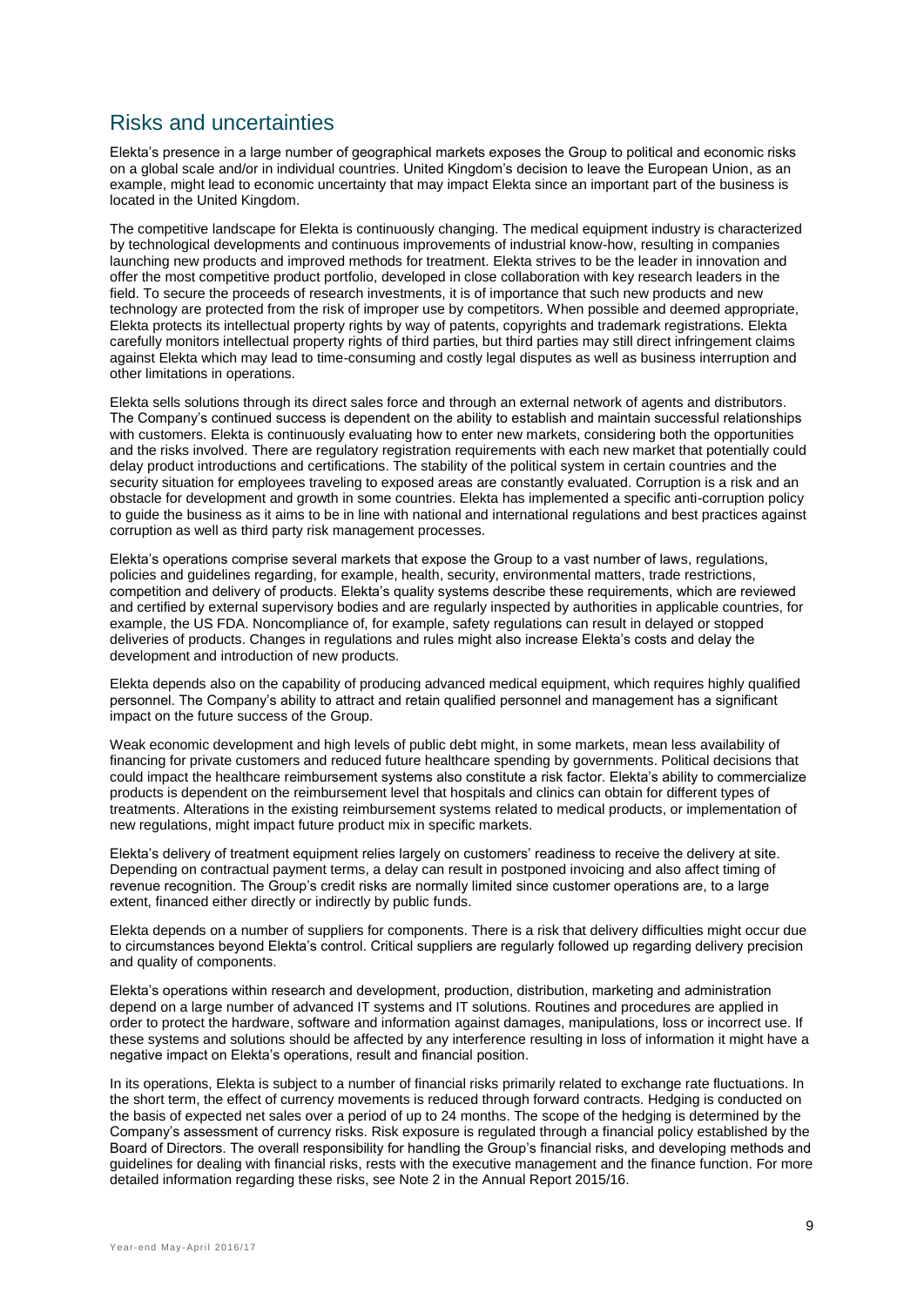Stockholm, June 1, 2017

Richard Hausmann CEO and President

*This report has not been reviewed by the Company´s auditors.*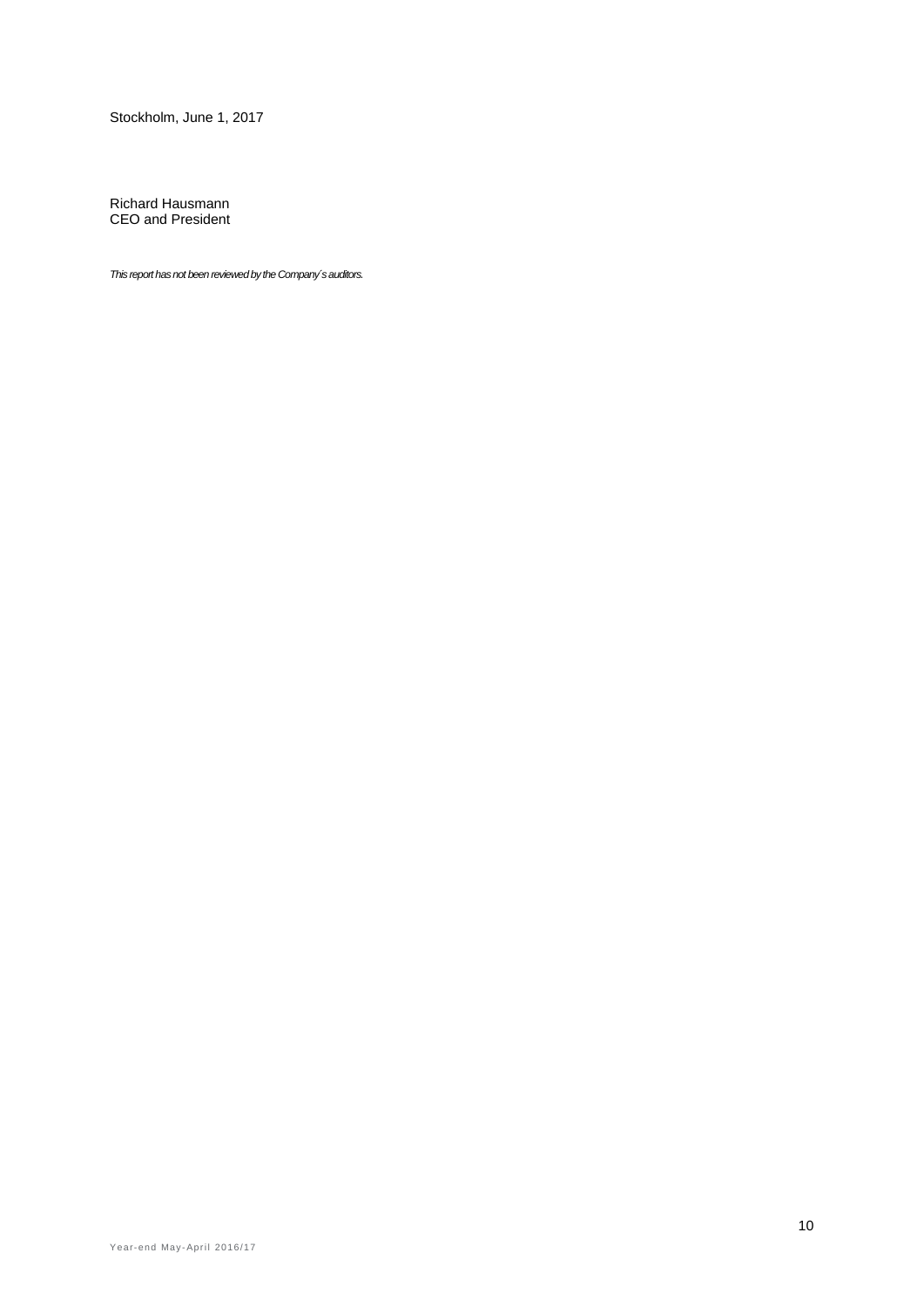# Accounting principles

This interim report is prepared, with regard to the Group, according to IAS 34 and the Swedish Annual Accounts Act and, with regard to the Parent Company, according to the Swedish Annual Accounts Act and RFR 2. The accounting principles applied correspond to those presented in Note 1 of the Annual Report 2015/16.

#### *Implementation of IFRS 15 Contracts with customers*

IFRS 15 *Revenue from Contracts with Customers* is a new revenue recognition standard replacing IAS 18 *Revenue* and IAS 11 *Construction contracts*. The standard is effective for annual reporting periods beginning on or after 1 January 2018 and Elekta will implement the new standard as of 1 May 2018. Elekta has evaluated the implementation of the new standard and determined that revenue recognition at acceptance reflects the transfer of control according to IFRS 15. In addition, revenue recognition at acceptance aligns with the efforts to further improve operational excellence in the ship to install process. This evaluation is still ongoing and therefore it is not at this stage possible to disclose estimates of the impact on financial statements.

| Country              | Currency |           | Average rate |          |         | <b>Closing rate</b> |          |
|----------------------|----------|-----------|--------------|----------|---------|---------------------|----------|
|                      |          | May - Apr | May - Apr    |          | Apr 30, | Apr 30,             |          |
|                      |          | 2016/17   | 2015/16      | Change * | 2017    | 2016                | Change * |
|                      |          |           |              |          |         |                     |          |
| Euroland             | 1 EUR    | 9.518     | 9.328        | 2%       | 9.630   | 9.176               | 5%       |
| <b>Great Britain</b> | 1 GBP    | 11.314    | 12.670       | $-11%$   | 11.439  | 11.782              | -3%      |
| Japan                | 1 JPY    | 0.080     | 0.071        | 13%      | 0.079   | 0.075               | 5%       |
| <b>United States</b> | 1 USD    | 8.694     | 8.434        | 3%       | 8.840   | 8.059               | 10%      |

## Exchange rates

*\* April 30, 2017 vs April 30, 2016*

Regarding foreign Group companies, order intake and income statements are translated at average exchange rates for the reporting period, while order backlog and balance sheets are translated at closing exchange rates.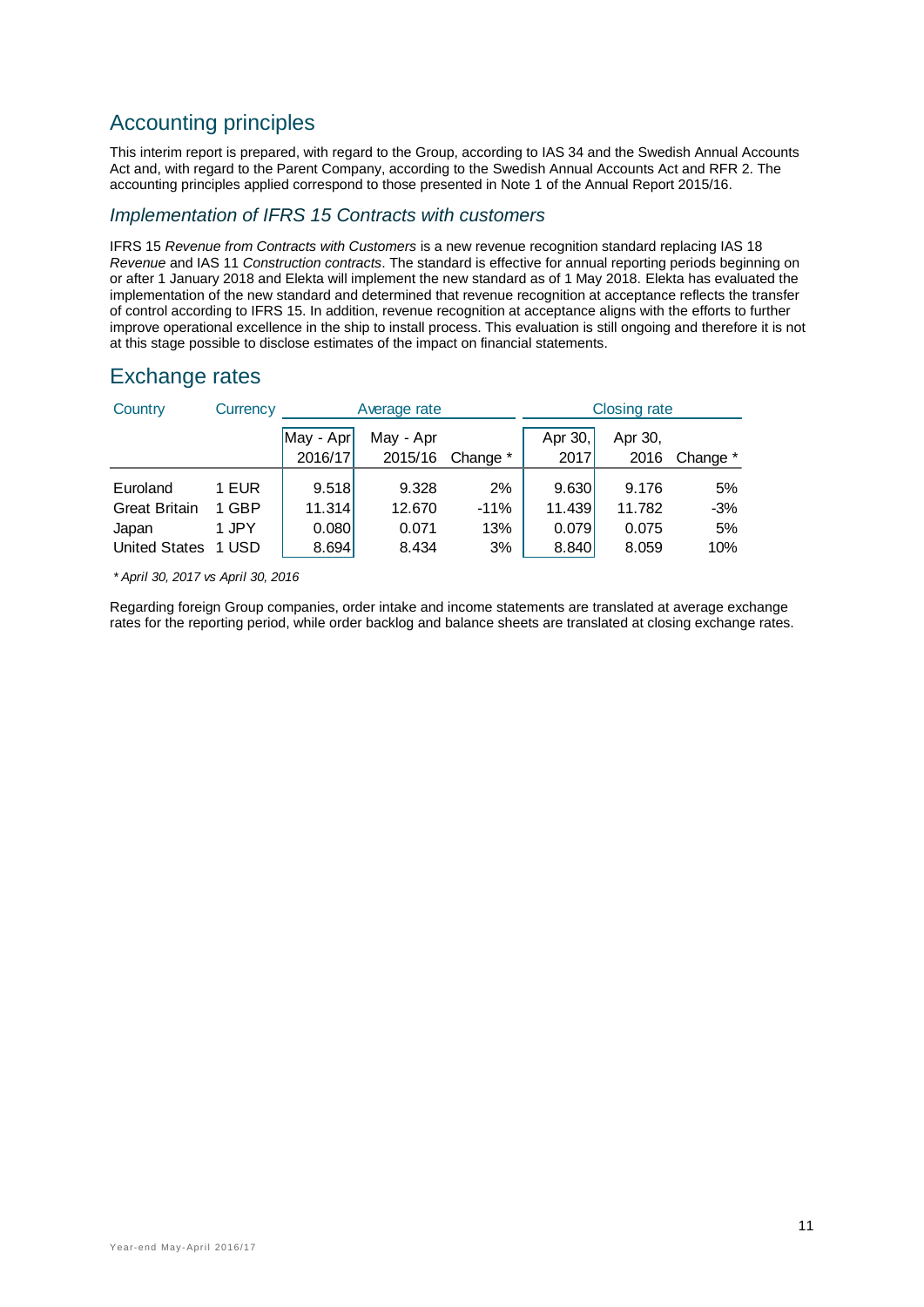#### CONSOLIDATED INCOME STATEMENT AND STATEMENT OF COMPREHENSIVE INCOME

| <b>SEK M</b>                                                              |          |                |           |                |
|---------------------------------------------------------------------------|----------|----------------|-----------|----------------|
|                                                                           | Q4       | Q4             | May - Apr | May - Apr      |
| <b>INCOME STATEMENT</b>                                                   | 2016/17  | 2015/16        | 2016/17   | 2015/16        |
| Net sales                                                                 | 3,715    | 3,607          | 10,704    | 11,221         |
| Cost of products sold                                                     | $-2,139$ | $-2,067$       | $-6,277$  | $-6,608$       |
| Gross income                                                              | 1,576    | 1,540          | 4,427     | 4,613          |
| Selling expenses                                                          | $-296$   | $-327$         | $-1,165$  | $-1,336$       |
| Administrative expenses                                                   | $-248$   | $-263$         | $-928$    | $-1,026$       |
| R&D expenses                                                              | $-285$   | $-244$         | $-1,018$  | $-1,065$       |
| Exchange rate differences                                                 | $-147$   | $-92$          | $-201$    | $-165$         |
| Operating result before items affecting comparability                     | 601      | 614            | 1,115     | 1,021          |
| Items affecting comparability                                             | $-253$   | $-459$         | $-518$    | $-598$         |
| <b>Operating result</b>                                                   | 347      | 155            | 598       | 423            |
| Result from participations in associates                                  | 7        | 5              | -17       | 11             |
| Interest income                                                           | 14       | 18             | 31        | 37             |
| Interest expenses and similar items                                       | $-75$    | $-71$          | $-271$    | $-285$         |
| Exchange rate differences                                                 | 4        | -4             | -1        | 3              |
| Profit before tax                                                         | 296      | 103            | 340       | 189            |
| Income taxes                                                              | $-204$   | $-25$          | $-214$    | -44            |
| Net income                                                                | 93       | 78             | 126       | 145            |
| Net income attributable to:                                               |          |                |           |                |
| Parent Company shareholders                                               | 93       | 76             | 125       | 137            |
| Non-controlling interests                                                 |          | $\overline{2}$ | 1         | 8              |
| Earnings per share before dilution, SEK                                   | 0.24     | 0.20           | 0.33      | 0.36           |
| Earnings per share after dilution, SEK                                    | 0.24     | 0.20           | 0.33      | 0.36           |
|                                                                           |          |                |           |                |
| STATEMENT OF COMPREHENSIVE INCOME                                         |          |                |           |                |
| Net income                                                                | 93       | 78             | 126       | 145            |
| Other comprehensive income:                                               |          |                |           |                |
| Items that will not be reclassified to the income statement               |          |                |           |                |
| Remeasurements of defined benefit pension plans                           | 1        | 8              | 1         | 8              |
| Tax                                                                       | 0        | $-2$           | 0         | $-2$           |
| Total items that will not be reclassified to the income statement         | 1        | 6              | 1         | 6              |
| Items that subsequently may be reclassified to the income statement       |          |                |           |                |
| Revaluation of cash flow hedges                                           | 163      | 88             | 34        | 117            |
| Translation differences from foreign operations                           | 150      | $-174$         | 364       | $-281$         |
| Tax                                                                       | $-32$    | $-18$          | $-7$      | $-25$          |
| Total items that subsequently may be reclassified to the income statement | 281      | $-104$         | 391       | $-189$         |
| Other comprehensive income for the period                                 | 282      | $-98$          | 392       | $-183$         |
| Total comprehensive income for the period                                 | 375      | $-20$          | 518       | $-38$          |
| Comprehensive income attributable to:                                     |          |                |           |                |
| Parent Company shareholders                                               | 375      | $-22$          | 517       | -45            |
| Non-controlling interests                                                 |          | $\overline{2}$ | 1         | $\overline{7}$ |
|                                                                           |          |                |           |                |

#### RESULT OVERVIEW

|                                                                 | Q4      | Q4      | May - Apr | May - Apr |
|-----------------------------------------------------------------|---------|---------|-----------|-----------|
| <b>SEK M</b>                                                    | 2016/17 | 2015/16 | 2016/17   | 2015/16   |
| Operating result/EBIT before items affecting comparability      | 601     | 614     | 1.115     | 1.021     |
| Bad debt losses                                                 | 16      | 431     | 46        | 149       |
| Amortization:                                                   |         |         |           |           |
| capitalized development costs                                   | 131     | 80      | 380       | 326       |
| acquisitions                                                    | 31      | 48      | 119       | 143       |
| EBITA before items affecting comparability and bad debt losses  | 779     | 785     | 1.661     | 1,639     |
| Depreciation                                                    | 39      | 41      | 156       | 165       |
| EBITDA before items affecting comparability and bad debt losses | 818     | 826     | 1.817     | 1.805     |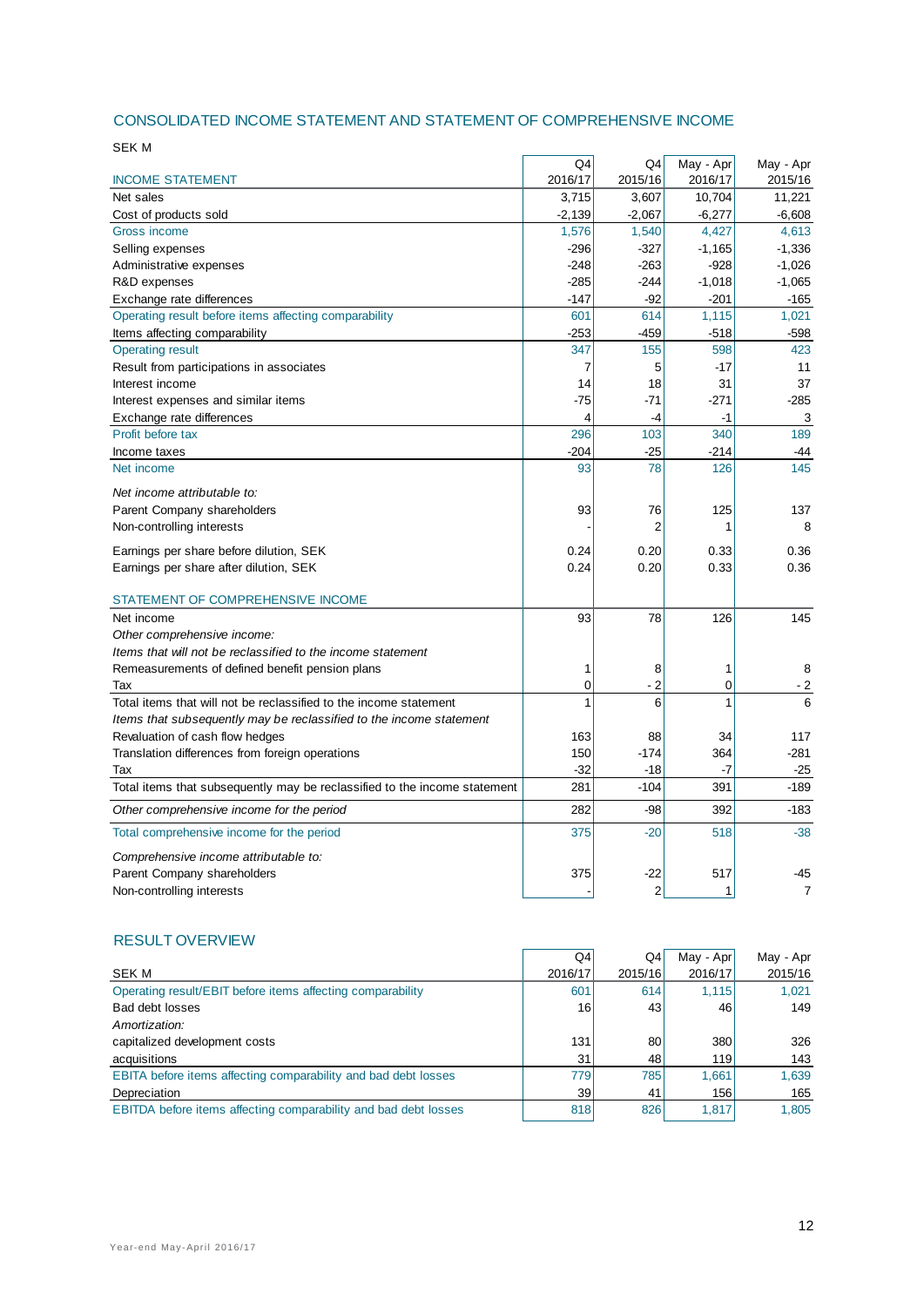## CONSOLIDATED BALANCE SHEET

| <b>SEK M</b>                            | Apr 30, | Apr 30, |
|-----------------------------------------|---------|---------|
|                                         | 2017    | 2016    |
| Non-current assets<br>Intangible assets | 8,704   | 8,210   |
| Tangible fixed assets                   | 795     | 803     |
| <b>Financial assets</b>                 | 308     | 365     |
| Deferred tax assets                     | 375     | 281     |
| Total non-current assets                | 10,181  | 9,658   |
| <b>Current assets</b>                   |         |         |
| Inventories                             | 936     | 1,135   |
| Accounts receivable                     | 3,726   | 3,301   |
| Accrued income                          | 1,640   | 2,126   |
| Current tax assets                      | 191     | 160     |
| Derivative financial instruments        | 92      | 47      |
| Other current receivables               | 802     | 741     |
| Cash and cash equivalents               | 3,383   | 2,273   |
| <b>Total current assets</b>             | 10,769  | 9,783   |
| <b>Total assets</b>                     | 20,950  | 19,441  |
| Elekta's owners' equity                 | 6,774   | 6,402   |
| Non-controlling interests               | 0       | 10      |
| <b>Total equity</b>                     | 6,774   | 6,412   |
| Non-current liabilities                 |         |         |
| Long-term interest-bearing liabilities  | 5,272   | 3,065   |
| Deferred tax liabilities                | 778     | 690     |
| Long-term provisions                    | 142     | 140     |
| Other long-term liabilities             | 33      | 73      |
| <b>Total non-current liabilities</b>    | 6,224   | 3,967   |
| <b>Current liabilities</b>              |         |         |
| Short-term interest-bearing liabilities | 0       | 1,885   |
| Accounts payable                        | 1,000   | 1,122   |
| Advances from customers                 | 2,531   | 1,943   |
| Prepaid income                          | 1,874   | 1,648   |
| Accrued expenses                        | 1,875   | 1,817   |
| Current tax liabilities                 | 111     | 93      |
| Short-term provisions                   | 231     | 347     |
| Derivative financial instruments        | 48      | 50      |
| Other current liabilities               | 281     | 157     |
| <b>Total current liabilities</b>        | 7,952   | 9,062   |
| Total equity and liabilities            | 20,950  | 19,441  |

*\* The convertible loan amounting to SEK 1,872 M, that matured April 25, 2017, was reclassified to a short-term interest-bearing liability in the annual report 2015/16. In the year-end report May - April 2015/16 the loan was presented as long-term.*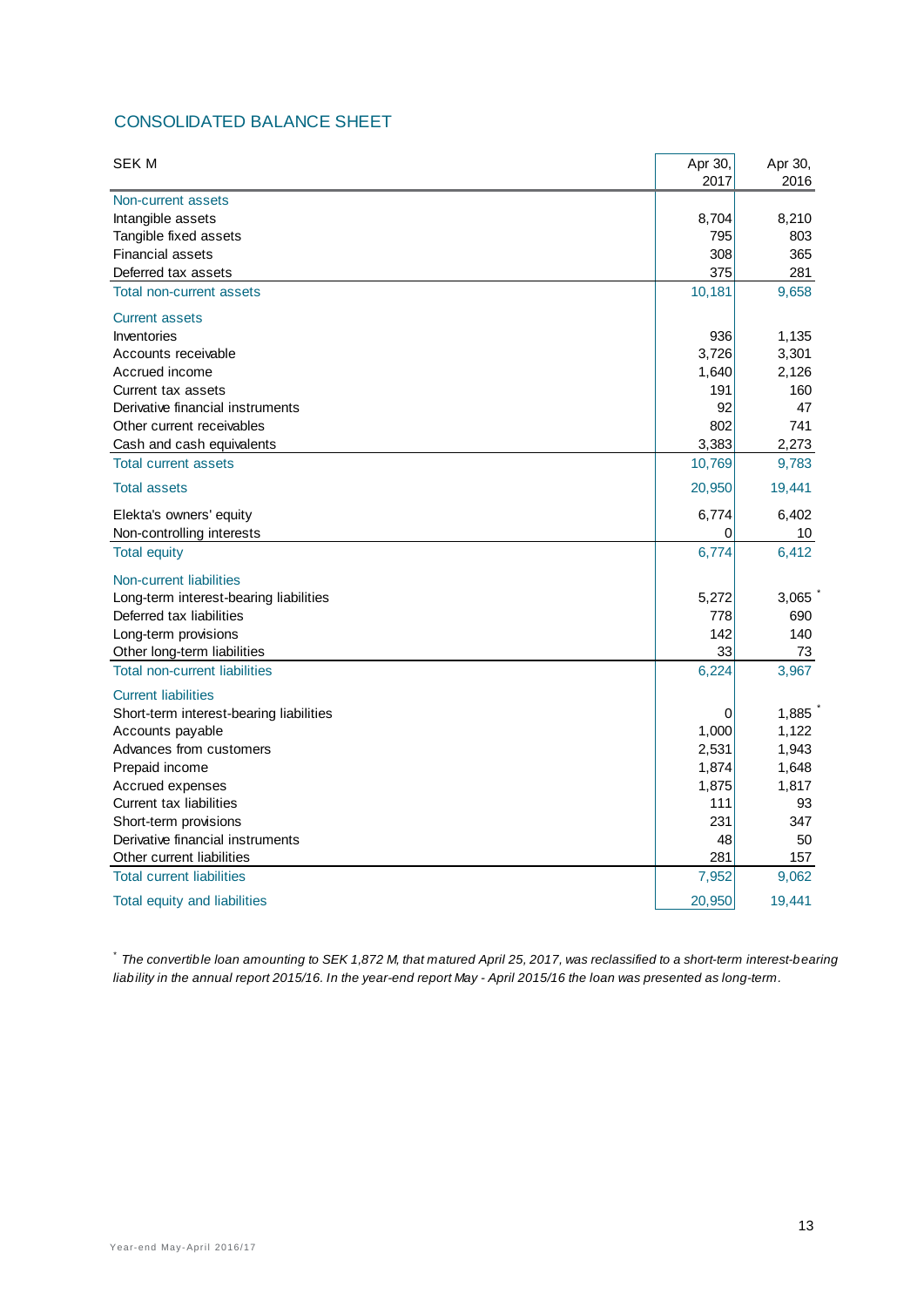## CASH FLOW

|                                                                                                  | Q <sub>4</sub> | Q4      | May - Apr | May - Apr |
|--------------------------------------------------------------------------------------------------|----------------|---------|-----------|-----------|
| <b>SEKM</b>                                                                                      | 2016/17        | 2015/16 | 2016/17   | 2015/16   |
| Profit before tax                                                                                | 296            | 103     | 340       | 189       |
| Amortization and depreciation                                                                    | 201            | 168     | 655       | 634       |
| Interest net                                                                                     | 41             | 40      | 178       | 203       |
| Other non-cash items                                                                             | 65             | 37      | 50        | 147       |
| Interest received and paid                                                                       | $-38$          | -7      | $-189$    | $-196$    |
| Income taxes paid                                                                                | -65            | $-92$   | $-268$    | $-268$    |
| Operating cash flow                                                                              | 500            | 249     | 767       | 709       |
| Increase (-)/decrease (+) in inventories                                                         | 339            | 287     | 231       | 80        |
| Increase $\left(\frac{1}{2}\right)$ decrease $\left(\frac{1}{2}\right)$ in operating receivables | -245           | $-82$ * | 158       | 350 *     |
| Increase (+)/decrease (-) in operating liabilities                                               | 629            | 392 *   | 662       | 31        |
| Change in working capital                                                                        | 723            | 597     | 1,051     | 461       |
| Cash flow from operating activities                                                              | 1,222          | 846     | 1,819     | 1,170     |
| Investments intangible assets                                                                    | -165           | $-134$  | $-633$    | $-596$    |
| Investments other assets                                                                         | $-41$          | -50     | $-141$    | $-192$    |
| Sale of fixed assets                                                                             |                | 0       |           | 14        |
| Continuous investments                                                                           | $-206$         | $-183$  | - 774     | $-774$    |
| Cash flow after continuous investments                                                           | 1,016          | 663     | 1,045     | 396       |
| Business combinations and investments in other shares                                            | -5             | 10      | -18       | $-12$     |
| Cash flow after investments                                                                      | 1,011          | 673     | 1,027     | 384       |
| Cash flow from financing activities                                                              | 75             | -6      | $-55$     | $-1,303$  |
| Cash flow for the period                                                                         | 1,086          | 666     | 972       | $-920$    |
| Exchange rate differences                                                                        | 13             | $-76$   | 138       | $-72$     |
| Change in cash and cash equivalents for the period                                               | 1,099          | 590     | 1,110     | $-992$    |

*\* Adjusted for receivables/liabilities relating to investments/sale of fixed assets.*

## CHANGES IN EQUITY

|                                           | May - Apr | May - Apr |
|-------------------------------------------|-----------|-----------|
| <b>SEKM</b>                               | 2016/17   | 2015/16   |
| Attributable to Elekta's owners           |           |           |
| Opening balance                           | 6,402     | 6,638     |
| Comprehensive income for the period       | 517       | $-45$     |
| Incentive programs including deferred tax |           |           |
| Conversion of convertible loan            | 72        | 0         |
| Acquisition of non-controlling interest   | $-31$     |           |
| <b>Dividend</b>                           | $-191$    | $-191$    |
| Total                                     | 6,774     | 6,402     |
| Attributable to non-controlling interests |           |           |
| Opening balance                           | 10        | 8         |
| Comprehensive income for the period       |           |           |
| Acquisition of non-controlling interest   | - 1       |           |
| <b>Dividend</b>                           | $-10$     | -5        |
| Total                                     |           | 10        |
| <b>Closing balance</b>                    | 6,774     | 6,412     |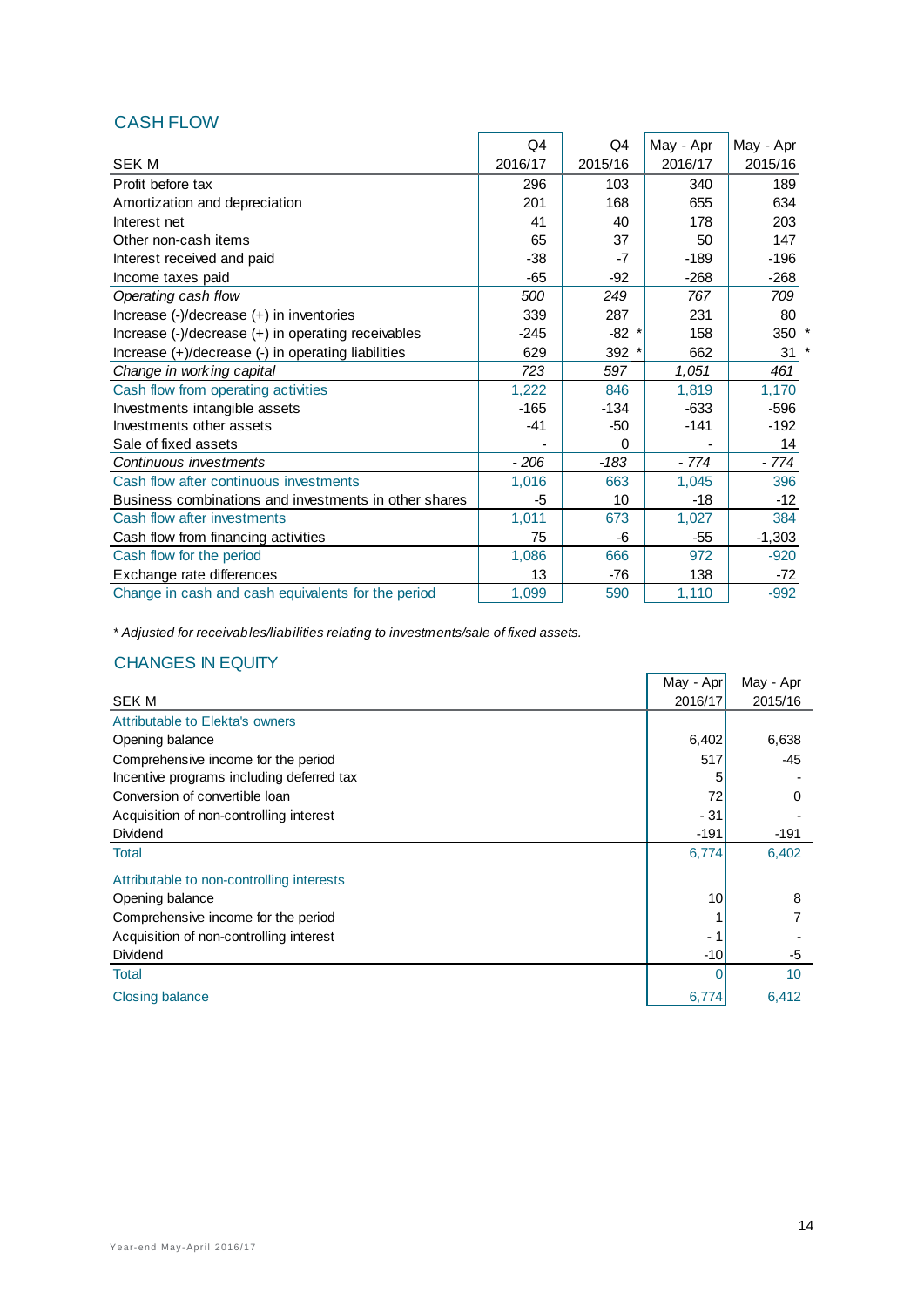# Financial instruments

The table below shows the fair value of the Group's financial instruments, for which fair value is different than carrying value. The fair value of all other financial instruments is assumed to correspond to the carrying value.

|                                         | Apr 30, 2017 |       | Apr 30, 2016 |            |
|-----------------------------------------|--------------|-------|--------------|------------|
|                                         | Carrying     | Fair  | Carrying     |            |
| SEK M                                   | amount       | value | amount       | Fair value |
| Long-term interest-bearing liabilities  | 5.272        | 5.322 | 3.065        | 3,213      |
| Short-term interest-bearing liabilities |              |       | 1.885        | 1,984      |

The Group's financial assets and financial liabilities, which have been measured at fair value, have been categorized in the fair value hierarchy. The different levels are defined as follows:

- Level 1: Quoted prices on an active market for identical assets or liabilities
- Level 2: Other observable data than quoted prices included in Level 1, either directly (that is, price quotations) or indirectly (that is, obtained from price quotations)
- Level 3: Data not based on observable market data

## Financial instruments measured at fair value

| <b>SEK M</b>                                                    | Level          | Apr 30,<br>2017 | Apr 30,<br>2016 |
|-----------------------------------------------------------------|----------------|-----------------|-----------------|
| <b>FINANCIAL ASSETS</b>                                         |                |                 |                 |
| Financial assets measured at fair value through profit or loss: |                |                 |                 |
| Derivative financial instruments - non-hedge accounting         | $\overline{2}$ | 44              | 21              |
| Derivatives used for hedging purposes:                          |                |                 |                 |
| Derivative financial instruments - hedge accounting             | 2              | 63              | 27              |
| <b>Total financial assets</b>                                   |                | 107             | 48              |
| <b>FINANCIAL LIABILITIES</b>                                    |                |                 |                 |
| Financial liabilities at fair value through profit or loss:     |                |                 |                 |
| Derivative financial instruments - non-hedge accounting         | $\mathfrak{p}$ | 20              | 17              |
| Contingent consideration                                        | 3              | 77              | 104             |
| Derivatives used for hedging purposes:                          |                |                 |                 |
| Derivative financial instruments - hedge accounting             | 2              | 28              | 36              |
| <b>Total financial liabilities</b>                              |                | 125             | 157             |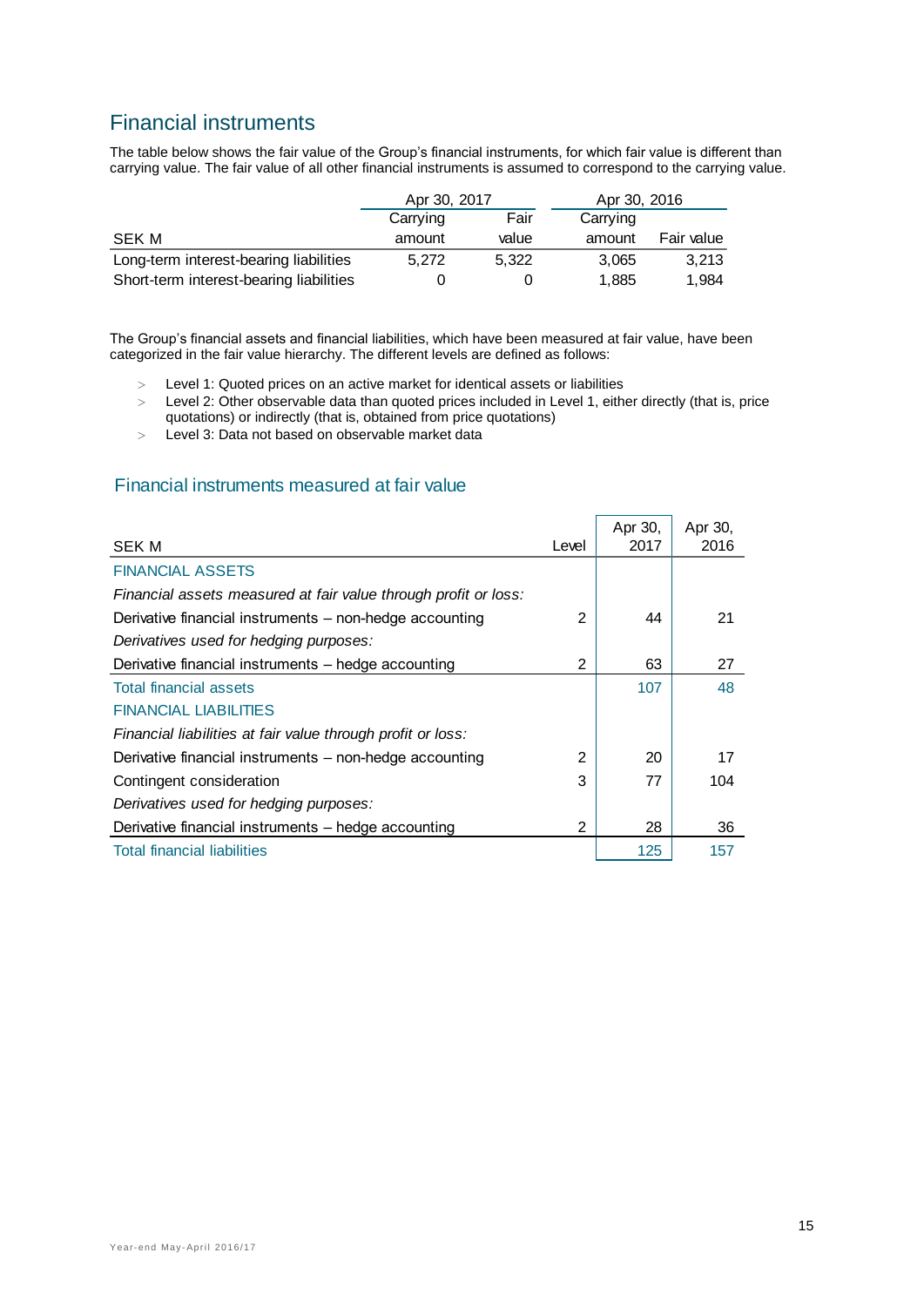#### KEY FIGURES

|                                   | May - Apr | May - Apr | May - Apr | May - Apr | May - Apr | May - Apr |
|-----------------------------------|-----------|-----------|-----------|-----------|-----------|-----------|
|                                   | 2011/12   | 2012/13   | 2013/14   | 2014/15   | 2015/16   | 2016/17   |
|                                   |           |           |           |           |           |           |
| Gross order intake, SEK M         | n/a       | n/a       | n/a       | 12,825    | 13,821    | 14,064    |
| Net sales, SEK M                  | 9,048     | 10,339    | 10,694    | 10,839    | 11,221    | 10,704    |
| Operating result, SEK M           | 1,849     | 2,012     | 1,727     | 937       | 423       | 598       |
| Operating margin before items     |           |           |           |           |           |           |
| affecting comparability, %        | 20        | 20        | 18        | 9         | 9         | 10        |
| Operating margin, %               | 20        | 19        | 16        | 9         | 4         | 6         |
| Profit margin, %                  | 19        | 17        | 14        | 7         | 2         | 3         |
| Shareholders' equity, SEK M       | 5,010     | 5,560     | 6,257     | 6,646     | 6,412     | 6,774     |
| Capital employed, SEK M           | 9,540     | 10,112    | 10,743    | 12,678    | 11.360    | 12,046    |
| Equity/assets ratio, %            | 33        | 34        | 35        | 31        | 33        | 32        |
| Net debt/equity ratio, multiple   | 0.53      | 0.36      | 0.36      | 0.42      | 0.42      | 0.28      |
| Return on shareholders' equity, % | 29        | 27        | 21        | 9         | 2         | 2         |
| Return on capital employed, %     | 28        | 21        | 17        | 9         | 4         | 5         |
|                                   |           |           |           |           |           |           |

#### DATA PER SHARE

|                                | May - Apr<br>2011/12 | May - Apr<br>2012/13 | May - Apr<br>2013/14 | May - Apr<br>2014/15 | May - Apr<br>2015/16 | May - Apr<br>2016/17 |
|--------------------------------|----------------------|----------------------|----------------------|----------------------|----------------------|----------------------|
| Earnings per share             |                      |                      |                      |                      |                      |                      |
| before dilution, SEK           | 3.26                 | 3.52                 | 3.01                 | 1.45                 | 0.36                 | 0.33                 |
| after dilution, SEK            | 3.23                 | 3.52                 | 3.00                 | 1.45                 | 0.36                 | 0.33                 |
| Cash flow per share            |                      |                      |                      |                      |                      |                      |
| before dilution. SEK           | $-7.07$              | 3.17                 | 1.31                 | 1.78                 | 1.00                 | 2.69                 |
| after dilution. SEK            | $-7.01$              | 3.17                 | 1.24                 | 1.78                 | 1.00                 | 2.69                 |
| Shareholders' equity per share |                      |                      |                      |                      |                      |                      |
| before dilution. SEK           | 13.19                | 14.55                | 16.39                | 17.41                | 16.79                | 17.73                |
| after dilution. SEK            | 13.31                | 14.55                | 20.32                | 17.41                | 16.79                | 17.73                |
| Average number of shares       |                      |                      |                      |                      |                      |                      |
| before dilution. 000s          | 376,431              | 380,672              | 381,277              | 381,287              | 381,288              | 381,306              |
| after dilution, 000s           | 380,125              | 380,672              | 400.686              | 381,287              | 381,288              | 381,306              |
| Number of shares at closing    |                      |                      |                      |                      |                      |                      |
| before dilution. 000s *        | 378,991              | 381,270              | 381,287              | 381,287              | 381,288              | 382,027              |
| after dilution, 000s           | 384,284              | 381,270              | 400.696              | 381,287              | 381,288              | 382,027              |

*\* Number of registered shares at closing excluding treasury shares (1,541,368 per April 30, 2017). In September 2012 a 4:1 share split was conducted. The data per share and number of shares has been restated pro forma.*

| Data per quarter                   | Q1     | Q2     | Q3    | Q4    | Q1     | Q2    | Q3    | Q4    | Q1     | O <sub>2</sub> | Q3                                                                                              | O <sub>4</sub> |
|------------------------------------|--------|--------|-------|-------|--------|-------|-------|-------|--------|----------------|-------------------------------------------------------------------------------------------------|----------------|
| SEK M                              |        |        |       |       |        |       |       |       |        |                | 2014/15 2014/15 2014/15 2014/15 2015/16 2015/16 2015/16 2015/16 2016/17 2016/17 2016/17 2016/17 |                |
| Gross order intake                 | n/a    | n/a    | n/a   | n/a   | 2.569  | 3.398 | 2.616 | 5.238 | 2.662  | 3.383          | 3.653                                                                                           | 4.366          |
| Net sales                          | .865   | 2.567  | 2.552 | 3.855 | 2.239  | 2.828 | 2.547 | 3.607 | ,882   | 2.434          | 2.673                                                                                           | 3.715          |
| EBITA before items affecting       |        |        |       |       |        |       |       |       |        |                |                                                                                                 |                |
| comparability and bad debts losses | $-38*$ | $397*$ | 350   | 739   | 68     | 451   | 335   | 785   | 166    | 391            | 325                                                                                             | 779            |
| Operating result                   | $-122$ | 310    | 250   | 499   | -93    | 304   | 56    | 155   | $-34$  | 140            | 144                                                                                             | 347            |
| Cash flow from                     |        |        |       |       |        |       |       |       |        |                |                                                                                                 |                |
| operating activities               | $-478$ | 436    | 200   | 1.665 | $-349$ | 346   | 327   | 846   | $-139$ | 342            | 394                                                                                             | 1.222          |
|                                    |        |        |       |       |        |       |       |       |        |                |                                                                                                 |                |

*\* EBITA for Q1 2014/15 and Q2 2014/15 is not adjusted for bad debt losses.* 

#### Order intake\*) growth based on

constant exchange rates

|                                   | O1 | O2    | O3    | O4    | Q1    | Q2                                                                                      | Q3    | Q4 | Q1    | Q2  | Q3  | O <sub>4</sub> |
|-----------------------------------|----|-------|-------|-------|-------|-----------------------------------------------------------------------------------------|-------|----|-------|-----|-----|----------------|
|                                   |    |       |       |       |       | 2014/15 2014/15 2014/15 2014/15 2015/16 2015/16 2015/16 2015/16 2016/17 2016/17 2016/17 |       |    |       |     |     | 2016/17        |
| North and South America, %        |    | -2    | -53   | $-31$ | 13    | -18                                                                                     | 23    | 15 | $-16$ | 4   | -6  | $-19$          |
| Europe, Middle East and Africa, % |    | $-33$ | 14    | $-27$ | $-30$ | 41                                                                                      | $-43$ | 38 | 14    | -17 | 116 | $-32$          |
| Asia Pacific. %                   |    |       | $-23$ | 23    | 12    | -6                                                                                      |       | -5 | 20    | 10  |     | $-5$           |
| Group, %                          |    | $-13$ | -22   | -18   | -5    |                                                                                         | $-15$ | 16 | Δ     | -2  | 34  | $-20$          |

*\*) From Q1 2016/17 the numbers are based on gross order intake.*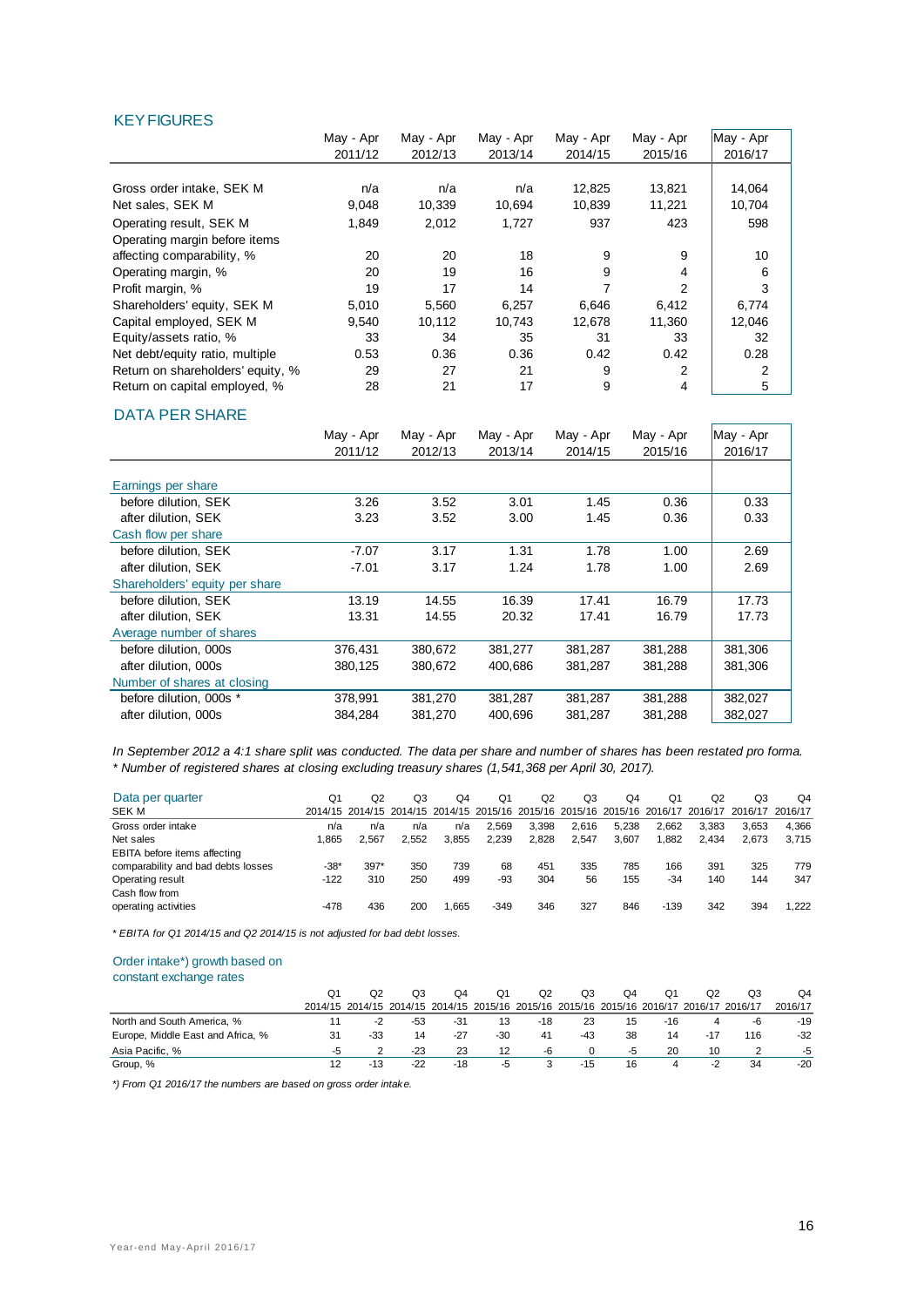# Segment reporting

Elekta applies geographical segmentation. Order intake, net sales and contribution margin for respective regions are reported to Elekta's CFO and CEO (chief operating decision makers). The regions' expenses are directly attributable to the respective region reported including cost of products sold. Global costs for R&D, marketing, management of product supply centers and Parent Company are not allocated per region. Currency exposure is concentrated to product supply centers. The majority of exchange differences in operations are reported in global costs.

#### Segment reporting

| May - Apr 2016/17                                     |               | Europe,     |              |             |           |
|-------------------------------------------------------|---------------|-------------|--------------|-------------|-----------|
|                                                       | North and     | Middle East |              |             | % of      |
| SEK M                                                 | South America | and Africa  | Asia Pacific | Group total | net sales |
| Net sales                                             | 4,147         | 3,444       | 3,114        | 10,704      |           |
| Regional expenses                                     | $-2,600$      | $-2,365$    | $-2,174$     | $-7,139$    | 67%       |
| Contribution margin                                   | 1,547         | 1,079       | 940          | 3,565       | 33%       |
| Contribution margin, %                                | 37%           | 31%         | 30%          |             |           |
| Global costs                                          |               |             |              | $-2,450$    | 23%       |
| Operating result before items affecting comparability |               |             |              | 1,115       | 10%       |
| Items affecting comparability                         |               |             |              | $-518$      |           |
| <b>Operating result</b>                               |               |             |              | 598         | 6%        |
| Net financial items                                   |               |             |              | $-258$      |           |
| Profit before tax                                     |               |             |              | 340         |           |
| May - Apr 2015/16                                     |               | Europe,     |              |             |           |
|                                                       | North and     | Middle East |              |             | % of      |
| SEK M                                                 | South America | and Africa  | Asia Pacific | Group total | net sales |
| Net sales                                             | 4,005         | 3,651       | 3,565        | 11,221      |           |
| Regional expenses                                     | $-2,713$      | $-2,763$    | $-2,590$     | $-8,066$    | 72%       |
| Contribution margin                                   | 1,292         | 888         | 975          | 3,155       | 28%       |

| Contribution margin, %                                | 32% | 24% | 27% |          |     |
|-------------------------------------------------------|-----|-----|-----|----------|-----|
| Global costs                                          |     |     |     | $-2.134$ | 19% |
| Operating result before items affecting comparability |     |     |     | 1.021    | 9%  |
| Items affecting comparability                         |     |     |     | $-598$   |     |
| <b>Operating result</b>                               |     |     |     | 423      | 4%  |
| Net financial items                                   |     |     |     | $-234$   |     |
| Profit before tax                                     |     |     |     | 189      |     |

Elekta's operations are characterized by significant quarterly variations in delivery volumes and product mix, which have a direct impact on net sales and profits. This is accentuated when the operation is split into segments, as is the impact of currency fluctuations between the years.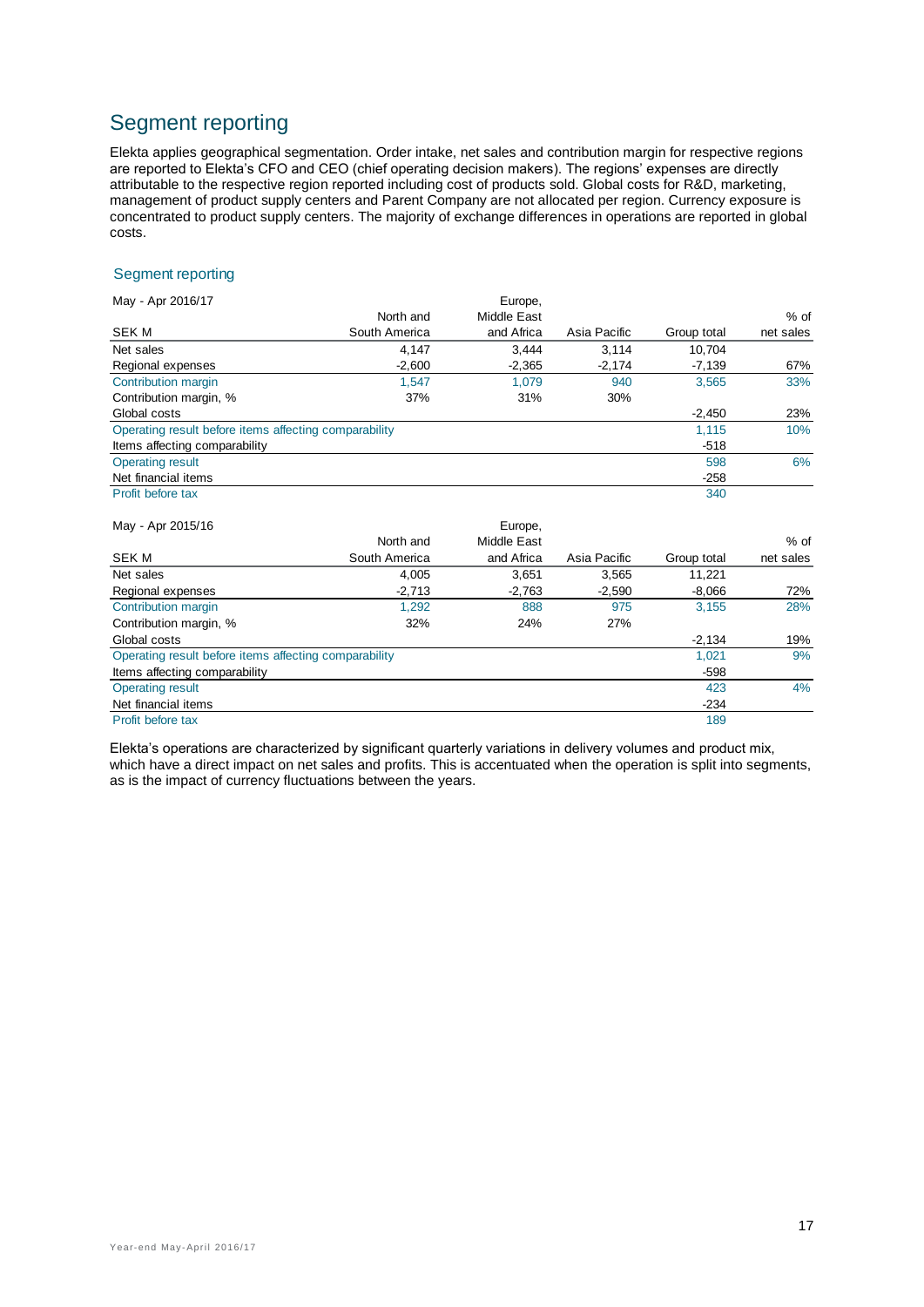#### PARENT COMPANY

#### INCOME STATEMENT AND STATEMENT OF COMPREHENSIVE INCOME

|                                   | May - Apr | May - Apr |
|-----------------------------------|-----------|-----------|
| <b>SEK M</b>                      | 2016/17   | 2015/16   |
| Operating expenses                | $-118$    | $-120$    |
| Financial net                     | 176       | 559       |
| Income after financial items      | <b>58</b> | 439       |
| Appropriations                    |           | 43        |
| Tax                               | 33        | 21        |
| Net income                        | 91        | 503       |
|                                   |           |           |
| Statement of comprehensive income |           |           |
| Net income                        | 91        | 503       |
| Other comprehensive income        |           |           |
| Total comprehensive income        | 91        | 503       |

#### BALANCE SHEET

|                                            | Apr 30, | Apr 30,               |
|--------------------------------------------|---------|-----------------------|
| <b>SEK M</b>                               | 2017    | 2016                  |
| Non-current assets                         |         |                       |
| Intangible assets                          | 75      | 83                    |
| Shares in subsidiaries                     | 2,222   | 2,129                 |
| Receivables from subsidaries               | 2.679   | 2,662                 |
| Other financial assets                     | 26      | 73                    |
| Deferred tax assets                        | 63      | 29                    |
| <b>Total non-current assets</b>            | 5,065   | 4,976                 |
| <b>Current assets</b>                      |         |                       |
| Receivables from subsidaries               | 3,870   | 4,145                 |
| Other current receivables                  | 31      | 35                    |
| Cash and cash equivalents                  | 2,479   | 1,499                 |
| <b>Total current assets</b>                | 6,380   | 5,679                 |
| <b>Total assets</b>                        | 11,445  | 10,655                |
| Shareholders' equity                       | 2,606   | 2,631                 |
| Non-current liabilities                    |         |                       |
| Long-term interest-bearing liabilities     | 5,268   | $3,063$ <sup>*)</sup> |
| Long-term liabilities to Group companies   | 39      | 39                    |
| Long-term provisions                       | 36      | 53                    |
| <b>Total non-current liabilities</b>       | 5,343   | 3,155                 |
| <b>Current liabilities</b>                 |         |                       |
| Short-term interest-bearing liabilities    |         | $1,872$ <sup>*)</sup> |
| Short-term liabilities to Group companies  | 3 3 4 2 | 2,752                 |
| Short-term provisions                      | 30      | 29                    |
| Other current liabilities                  | 123     | 216                   |
| <b>Total current liabilities</b>           | 3,495   | 4,869                 |
| Total shareholders' equity and liabilities | 11,445  | 10,655                |

*\*) The convertible loan amounting to SEK 1,872 M, that matured April 25, 2017, was reclassified to a short-term interest-bearing liability in the annual report 2015/16. In the year-end report May - April 2015/16 the loan was presented as long-term.*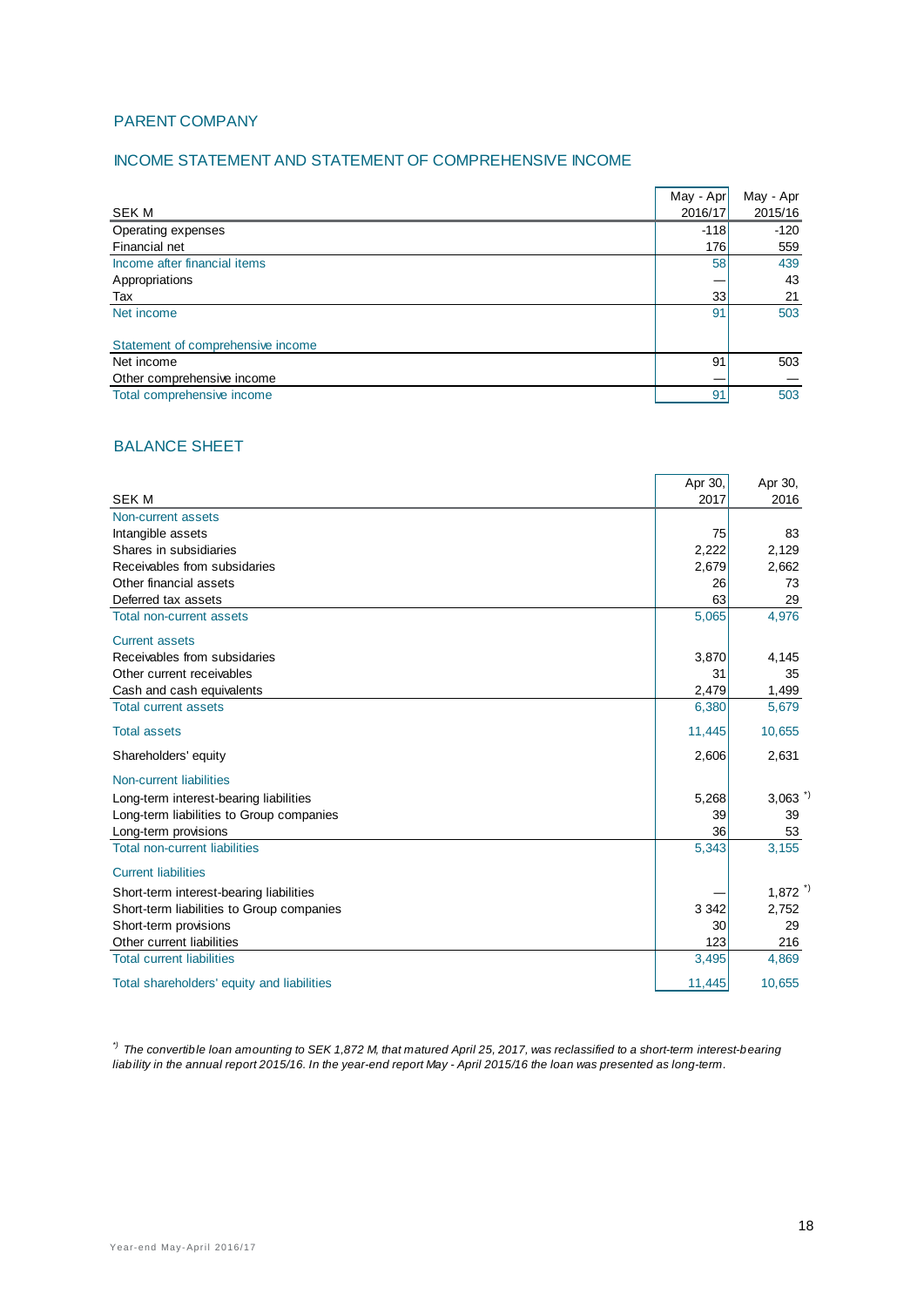# Alternative performance measures (Reconciliation of non-IFRS measures)

With effect July 3, 2016 Elekta has introduced the new European reporting guidelines for Alternative Performance Measures (APMs). APMs are measures and key figures that Elekta's management and other stakeholders use when managing and analyzing Elekta's business performance. These measures are not substitutes, but rather supplements to financial reporting measures prepared in accordance with IFRS. Key figures and other APMs used by Elekta are defined on [www.elekta.com/investors/financials/definitions.php](http://www.elekta.com/investors/financials/definitions.php) or on page 31 in the Annual Report 2015/16.

## *Items affecting comparability*

As a result of the implementation of the new guidelines the previously used term "non-recurring items" has been reviewed and replaced, from the first quarter 2016/17, by the term "items affecting comparability". Elekta's definition of items affecting comparability is:

*Events or transactions with significant financial effects, which are relevant for understanding the financial performance when comparing income for the current period with previous periods, including restructuring programs, expenses relating to major legal disputes, impairments and gains and losses from acquisitions or disposals of subsidiaries.*

The classification of revenue or expenses as items affecting comparability is based on management's assessment of the characteristics and also the materiality of the item. Expenses classified as items affecting comparability in this interim report are expenses related to the restructuring program announced in June 2015 and costs relating to major legal disputes as presented in the following schedules:

#### Q4 2016/17

|                                    | Before items            | Restructuring |            | Including items affecting |
|------------------------------------|-------------------------|---------------|------------|---------------------------|
| <b>SEKM</b>                        | affecting comparability | costs         | Legal fees | comparability             |
| Net sales                          | 3,715                   |               |            | 3,715                     |
| Cost of products and services sold | $-2,139$                | -1            |            | $-2,140$                  |
| Gross profit                       | 1,576                   | -1            | ۰          | 1,575                     |
| Selling expenses                   | $-296$                  | 0             |            | $-296$                    |
| Administrative expenses            | $-248$                  | $-147$        | $-105$     | $-500$                    |
| R&D expenses                       | $-285$                  | -1            |            | $-286$                    |
| Exchange rate differences          | $-147$                  |               |            | $-147$                    |
| Operating result                   | 601                     | $-149$        | $-105$     | 347                       |

#### Q4 2015/16

|                                    | Before items            | Restructuring |            | Including items affecting |
|------------------------------------|-------------------------|---------------|------------|---------------------------|
| <b>SEK M</b>                       | affecting comparability | costs         | Legal fees | comparability             |
| Net sales                          | 3,607                   |               |            | 3,607                     |
| Cost of products and services sold | $-2,067$                | $-23$         |            | $-2,090$                  |
| Gross profit                       | 1,540                   | $-23$         |            | 1,517                     |
| Selling expenses                   | $-327$                  | $-17$         |            | $-344$                    |
| Administrative expenses            | $-263$                  | $-193$        | $-200$     | $-656$                    |
| R&D expenses                       | $-244$                  | $-26$         |            | $-270$                    |
| Exchange rate differences          | $-92$                   |               |            | $-92$                     |
| Operating result                   | 614                     | $-259$        | $-200$     | 155                       |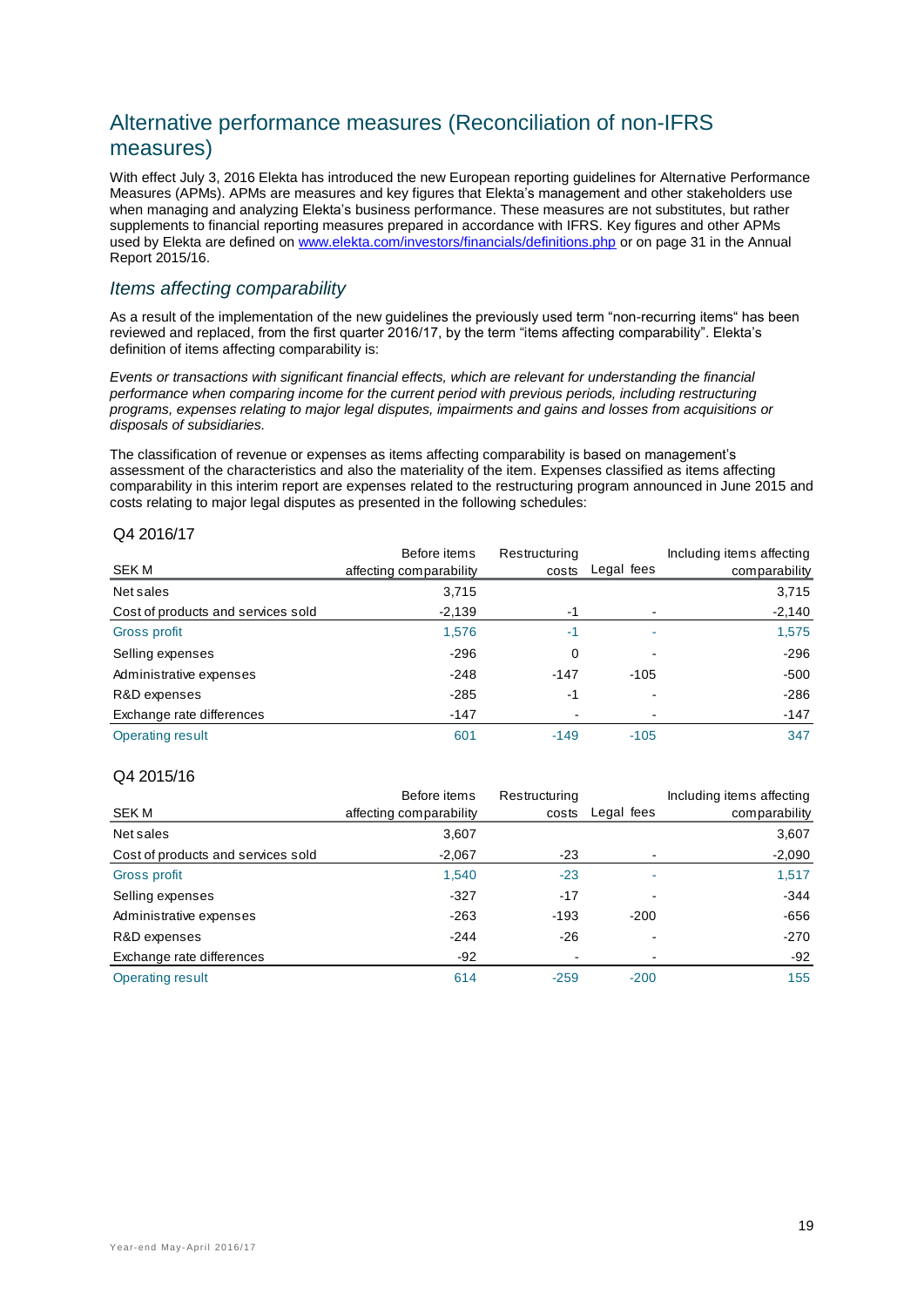#### May - Apr 2016/17

|                                    | Before items            | Restructuring |            | Including items affecting |
|------------------------------------|-------------------------|---------------|------------|---------------------------|
| SEK M                              | affecting comparability | costs         | Legal fees | comparability             |
| Net sales                          | 10.704                  |               |            | 10,704                    |
| Cost of products and services sold | $-6,277$                | -23           |            | $-6,300$                  |
| Gross profit                       | 4,427                   | $-23$         |            | 4,404                     |
| Selling expenses                   | $-1,165$                | -5            |            | $-1,170$                  |
| Administrative expenses            | $-928$                  | $-231$        | $-235$     | $-1,394$                  |
| R&D expenses                       | $-1,018$                | $-24$         |            | $-1,042$                  |
| Exchange rate differences          | $-201$                  |               |            | $-201$                    |
| <b>Operating result</b>            | 1,115                   | $-283$        | $-235$     | 598                       |

#### May - Apr 2015/16

|                                    | Before items            | Restructuring |            | Including items affecting |
|------------------------------------|-------------------------|---------------|------------|---------------------------|
| <b>SEK M</b>                       | affecting comparability | costs         | Legal fees | comparability             |
| Net sales                          | 11,221                  |               |            | 11,221                    |
| Cost of products and services sold | $-6,608$                | $-25$         |            | $-6,633$                  |
| Gross profit                       | 4,613                   | $-25$         | ۰          | 4,588                     |
| Selling expenses                   | $-1,336$                | $-49$         |            | $-1,385$                  |
| Administrative expenses            | $-1,026$                | $-243$        | $-231$     | $-1,500$                  |
| R&D expenses                       | $-1,065$                | -50           |            | $-1,115$                  |
| Exchange rate differences          | $-165$                  | -             |            | $-165$                    |
| Operating result                   | 1,021                   | $-367$        | $-231$     | 423                       |

## *Adjusted EBITA*

EBITA adjusted for items affecting comparability and bad debt losses is presented in this report. This measure is used by management to evaluate the business and is considered to assist management and investors in comparing the performance across reporting periods on a consistent basis. Bad debt losses have been excluded as these relate to turbulence in the market that is not expected to occur on a regular basis.

For a reconciliation of EBITA adjusted for items affecting comparability and bad debt losses, to operating result (EBIT) as presented in the IFRS income statement, see page 12.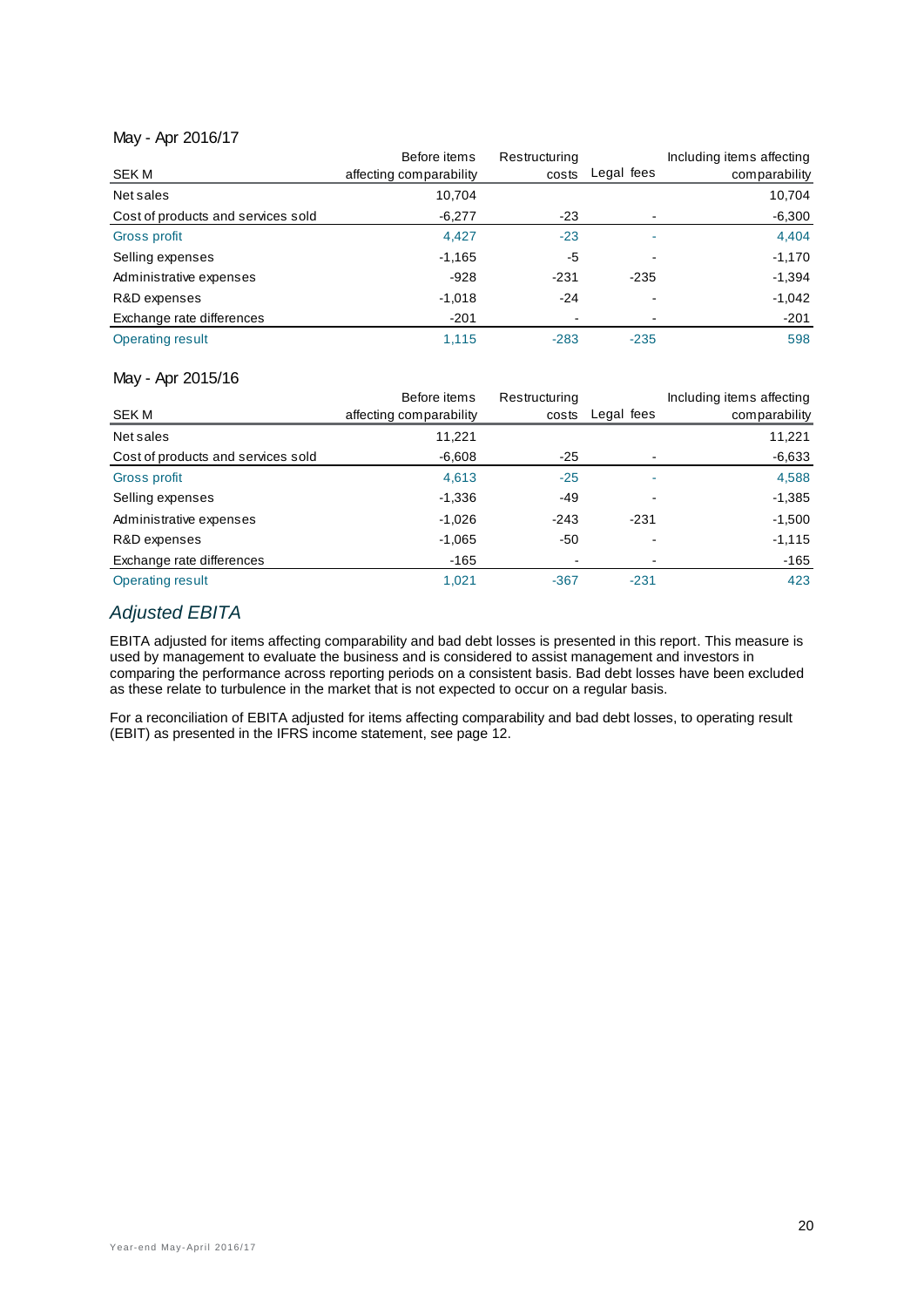#### *Order and sales growth based on constant exchange rates*

Elekta's order intake and sales are, to a large extent, reported in subsidiaries with other functional currencies than SEK, which is the group reporting currency. In order to present order and sales growth on a more comparable basis and to show the impact of currency fluctuations, order and sales growth based on constant exchange rates are presented. The schedules below present growth based on constant exchange rates reconciled to the total growth reported in accordance with IFRS.

#### **Change gross order intake**

Q4 2016/17 vs. Q4 2015/16

|                          | Europe, Middle<br>North and South |        |                  |        |              |       |             |        |
|--------------------------|-----------------------------------|--------|------------------|--------|--------------|-------|-------------|--------|
| SEK M                    | America                           |        | East, and Africa |        | Asia Pacific |       | Group total |        |
| Change constant currency | $-340$                            | $-19%$ | -640             | $-32%$ | -72          | $-5%$ | -1.052      | -20%   |
| Currency effects         | 60                                | 3%     | 22               | $1\%$  | 98           | 7%    | 180         | 3%     |
| Reported change          | $-280$                            | $-16%$ | $-618$           | $-31%$ | 26           | 2%    | $-872$      | $-17%$ |

#### May - Apr 2016/17 vs. May - Apr 2015/16

|                          | North and South |        | Europe, Middle   |    |              |     |             |        |
|--------------------------|-----------------|--------|------------------|----|--------------|-----|-------------|--------|
| SEK M                    | America         |        | East, and Africa |    | Asia Pacific |     | Group total |        |
| Change constant currency | -545            | $-11%$ | 193              | 4% | 202          | 5%  | -150        | $-1\%$ |
| Currency effects         | 107             | 2%     | 61               | 1% | 225          | 6%  | 393         | 3%     |
| Reported change          | $-438$          | $-9%$  | 254              | 5% | 427          | 11% | 243         | 2%     |

#### **Change net sales**

Q4 2016/17 vs. Q4 2015/16

|                          | North and South |     | Europe, Middle   |        |              |        |             |    |
|--------------------------|-----------------|-----|------------------|--------|--------------|--------|-------------|----|
| <b>SEK M</b>             | America         |     | East, and Africa |        | Asia Pacific |        | Group total |    |
| Change constant currency | 195             | 7%  | 83               | 7%     | $-294$       | -23%   | -16         | 0% |
| Currency effects         | 61              | 5%  | $-7$             | $-1\%$ | 70           | 5%     | 124         | 3% |
| Reported change          | 257             | 22% |                  | 6%     | $-224$       | $-18%$ | 108         | 3% |

#### Q4 2015/16 vs. Q4 2014/15

|                          | North and South |        |                  | Europe, Middle |              |    |             |       |
|--------------------------|-----------------|--------|------------------|----------------|--------------|----|-------------|-------|
| SEK M                    | America         |        | East, and Africa |                | Asia Pacific |    | Group total |       |
| Change constant currency | -175            | $-13%$ | -64              | $-5%$          |              | 1% | -227        | -6%   |
| Currency effects         | -28             | $-2%$  | -27              | $-2%$          | 34           | 3% | $-21$       | 0%    |
| Reported change          | $-203$          | $-15%$ | -91              | $-7%$          | 46           | 4% | $-248$      | $-6%$ |

#### May - Apr 2016/17 vs. May - Apr 2015/16

| North and South          |         | Europe, Middle |                  |        |              |        |             |       |
|--------------------------|---------|----------------|------------------|--------|--------------|--------|-------------|-------|
| <b>SEK M</b>             | America |                | East, and Africa |        | Asia Pacific |        | Group total |       |
| Change constant currency | 40      | 1%             | -183             | -5%    | -606         | $-17%$ | -749        | -7%   |
| Currency effects         | 102     | 3%             | -24              | $-1\%$ | 155          | 4%     | 233         | 2%    |
| Reported change          | 142     | 4%             | $-207$           | $-6%$  | $-451$       | $-13%$ | $-516$      | $-5%$ |

#### May - Apr 2015/16 vs. May - Apr 2014/15

|                          | North and South |        | Europe, Middle   |       |              |       |             |     |
|--------------------------|-----------------|--------|------------------|-------|--------------|-------|-------------|-----|
| <b>SEK M</b>             | America         |        | East, and Africa |       | Asia Pacific |       | Group total |     |
| Change constant currency | -29             | $-1\%$ | $-230$           | $-6%$ | -77          | $-2%$ | -336        | -3% |
| Currency effects         | 382             | 11%    | 54               | $1\%$ | 283          | 8%    | 719         | 7%  |
| Reported change          | 353             | 10%    | $-176$           | $-5%$ | 206          | 6%    | 383         | 4%  |

#### *Other reconciliations of APMs*

A reconciliation of working capital to items in the balance sheet is presented on page 6 and net debt is reconciled to the balance sheet on page 7.